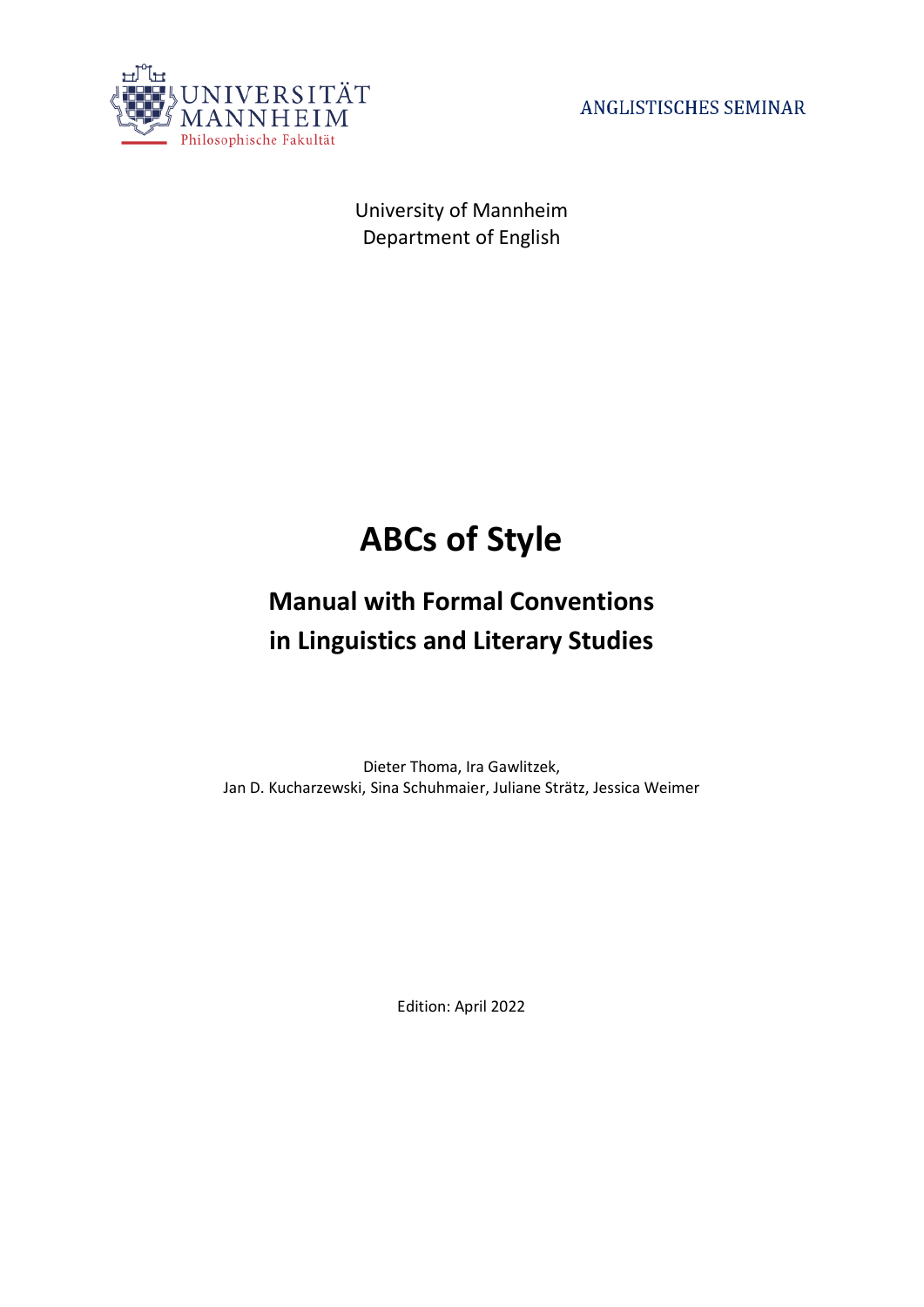# **Contents**

| 1              |         |                                                                 |  |
|----------------|---------|-----------------------------------------------------------------|--|
| $\overline{2}$ |         |                                                                 |  |
|                |         |                                                                 |  |
|                | 2.1     |                                                                 |  |
|                | 2.1.1   |                                                                 |  |
|                | 2.1.2   |                                                                 |  |
|                | 2.1.3   |                                                                 |  |
|                | 2.1.4   |                                                                 |  |
|                | 2.1.5   |                                                                 |  |
|                | 2.2     |                                                                 |  |
|                | 2.2.1   |                                                                 |  |
|                | 2.2.2   |                                                                 |  |
|                | 2.2.3   |                                                                 |  |
|                | 2.2.4   |                                                                 |  |
|                | 2.2.5   | Examples of Words, Phrases, and Sentences in Linguistic Papers5 |  |
|                | 2.2.6   |                                                                 |  |
|                | 2.2.7   |                                                                 |  |
|                | 2.2.8   |                                                                 |  |
|                | 2.2.9   |                                                                 |  |
|                | 2.3     |                                                                 |  |
|                | 2.3.1   |                                                                 |  |
|                | 2.3.2   |                                                                 |  |
|                | 2.3.3   |                                                                 |  |
|                | 2.3.4   |                                                                 |  |
|                | 2.3.4.1 |                                                                 |  |
|                | 2.3.4.2 |                                                                 |  |
|                | 2.3.4.3 |                                                                 |  |
|                | 2.3.4.4 |                                                                 |  |
|                |         |                                                                 |  |
|                | 2.3.4.5 |                                                                 |  |
|                | 2.3.4.6 |                                                                 |  |
|                | 2.3.4.7 |                                                                 |  |
| 3              |         |                                                                 |  |
|                | 3.1     |                                                                 |  |
|                | 3.1.1   |                                                                 |  |
|                | 3.1.2   |                                                                 |  |
|                | 3.1.3   |                                                                 |  |
|                | 3.1.4   |                                                                 |  |
|                | 3.1.5   |                                                                 |  |
|                | 3.2     |                                                                 |  |
|                | 3.2.1   |                                                                 |  |
|                | 3.2.2   |                                                                 |  |
|                | 3.2.3   |                                                                 |  |
|                | 3.2.4   |                                                                 |  |
|                |         |                                                                 |  |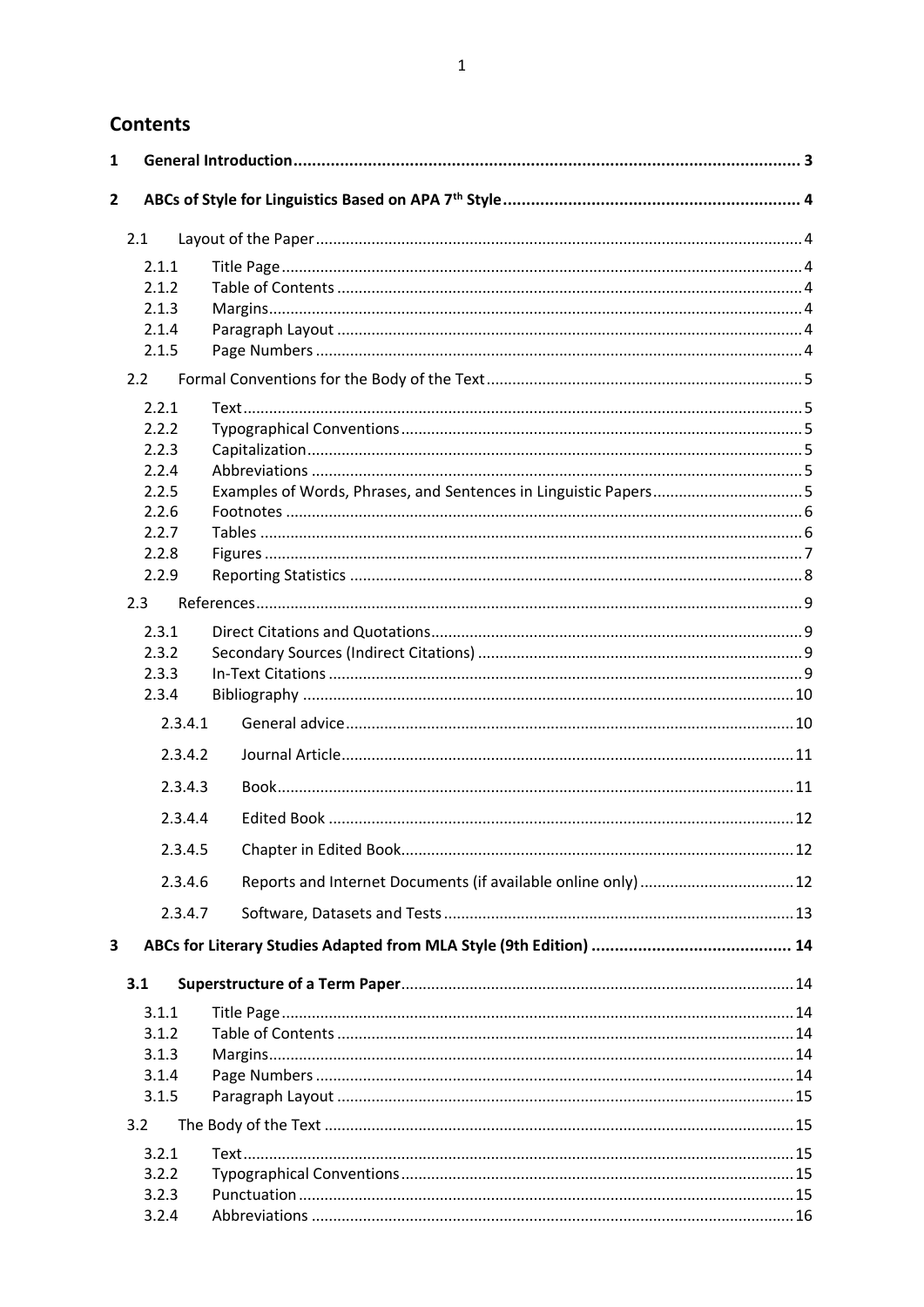|   | 3.2.5 |         |  |
|---|-------|---------|--|
|   | 3.2.6 |         |  |
|   | 3.2.7 |         |  |
|   | 3.3   |         |  |
|   | 3.3.1 |         |  |
|   | 3.3.2 |         |  |
|   | 3.3.3 |         |  |
|   | 3.3.4 |         |  |
|   |       | 3.3.4.1 |  |
|   |       | 3.3.4.2 |  |
|   |       | 3.3.4.3 |  |
|   | 3.3.5 |         |  |
|   |       | 3.3.5.1 |  |
|   |       | 3.3.5.2 |  |
|   |       | 3.3.5.3 |  |
| 4 |       |         |  |
|   | 4.1   |         |  |
|   | 4.2   |         |  |
| 5 |       |         |  |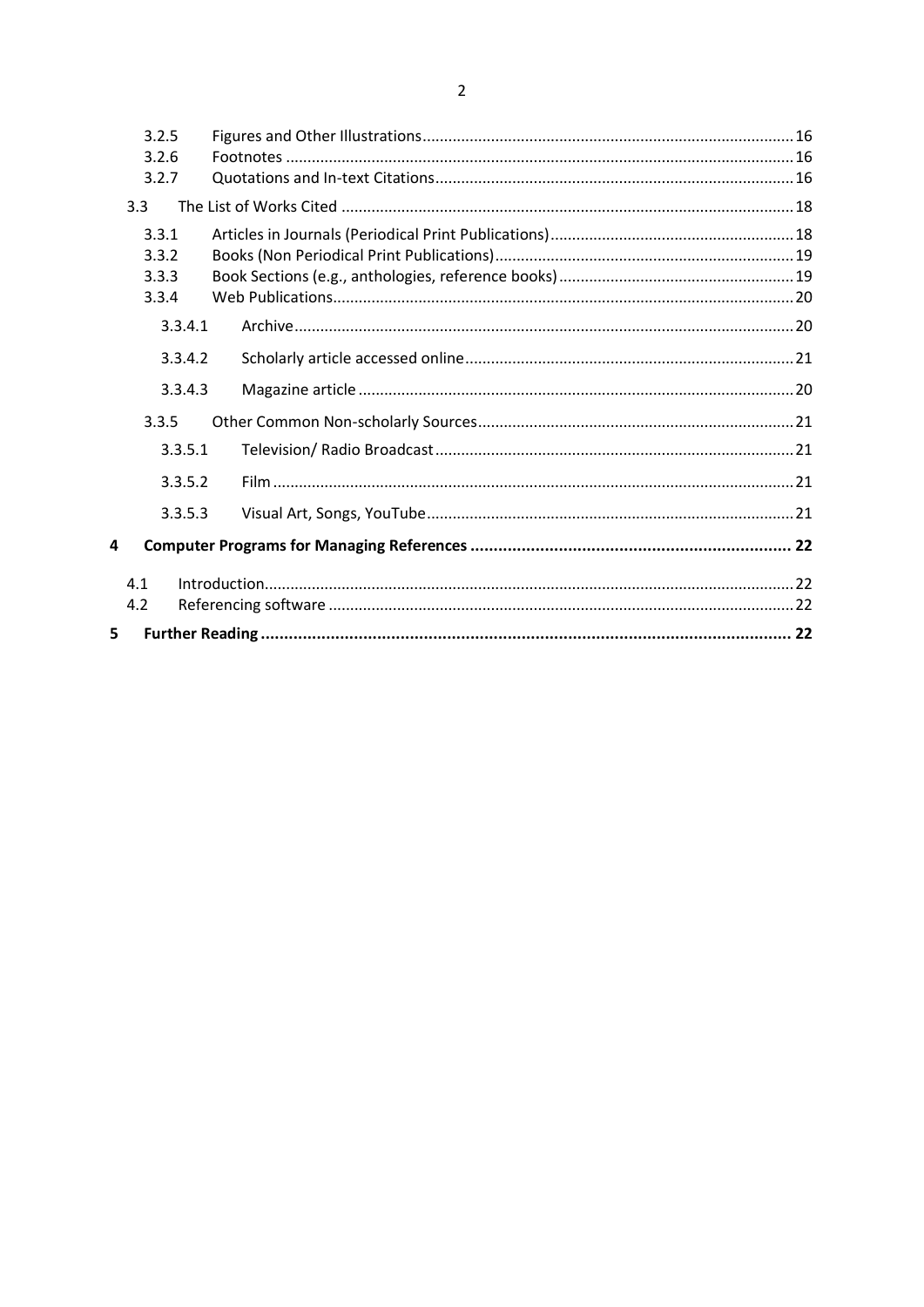# <span id="page-3-0"></span>**1 General Introduction**

This manual describes the formal conventions for writing theses, term papers, handouts, and other papers at the Department of English at the University of Mannheim. Please refer to them and follow them meticulously. Pay particular attention to differentiated sections for papers in linguistics and literary studies, and make sure you consult the appropriate section. If you need more information, consult the following:

- **Linguistics**: The style conventions here are closely aligned with **APA 7th Style**, so that for further details, you can refer to it (see: [https://apastyle.apa.org/\)](https://apastyle.apa.org/)
- **Literary Studies**: The style conventions here are closely aligned with **MLA Style**, so that for further details, you can refer to it (see: [https://style.mla.org/\)](https://style.mla.org/)
- Resources on our homepage at [https://www.phil.uni-mannheim.de/en/department-of-english/teaching/academic](https://www.phil.uni-mannheim.de/en/department-of-english/teaching/academic-research-and-writing/)[research-and-writing/](https://www.phil.uni-mannheim.de/en/department-of-english/teaching/academic-research-and-writing/) (28.02.2022)
- **Referencing software**:<http://www.bib.uni-mannheim.de/en/referencing-software/> (28.02.2022)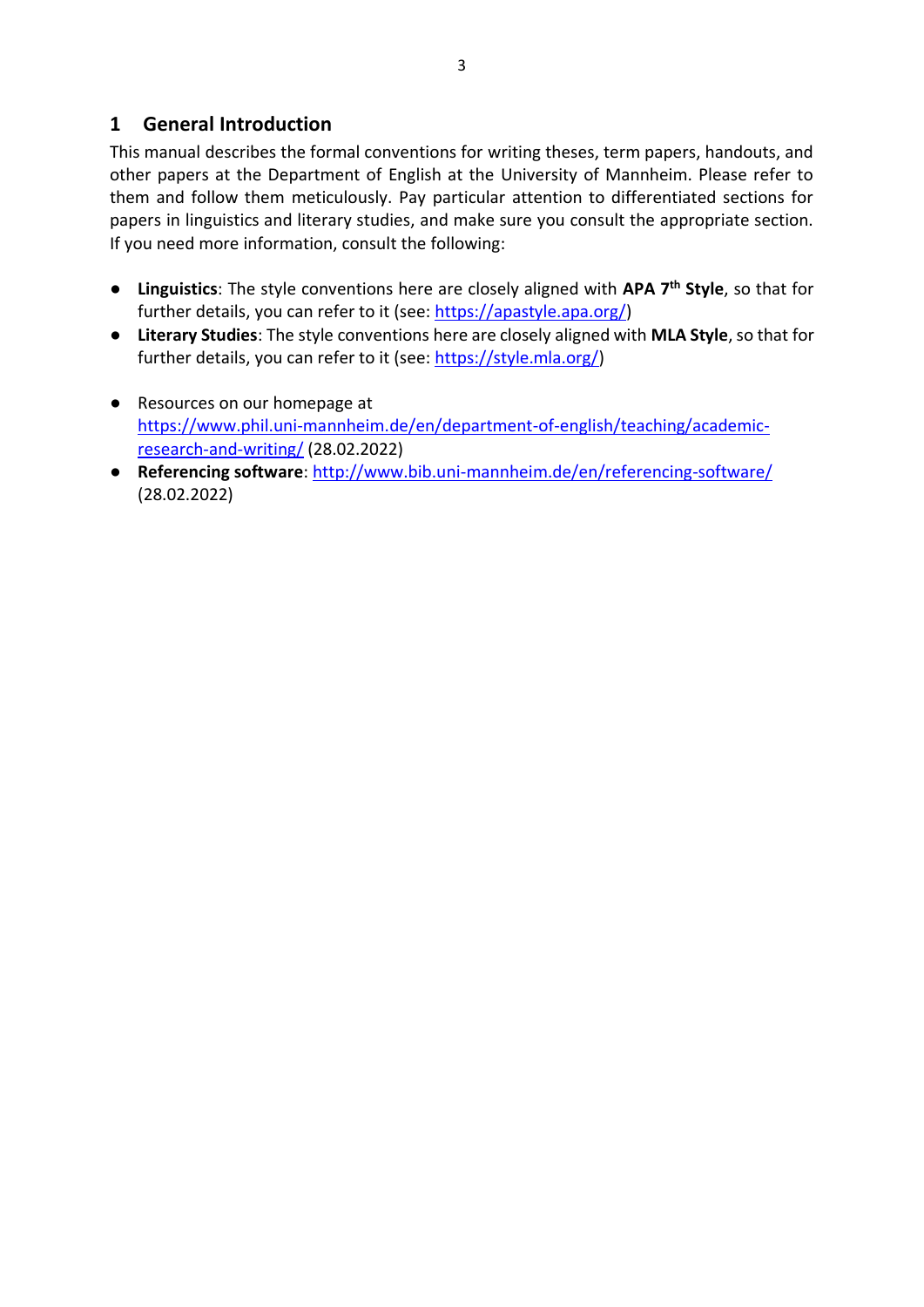# <span id="page-4-0"></span>**2 ABCs of Style for Linguistics Based on APA 7th Style**

# <span id="page-4-2"></span><span id="page-4-1"></span>**2.1 Layout of the Paper**

## **2.1.1 Title Page**

The title page bears *Universität Mannheim*, *Anglistisches Seminar*, *Lehrstuhl* (or in English, check the department website for the official translations), and the course for which you wrote the paper. Moreover, give the name of the course instructor (or supervisor(s)), the semester of the course (of submission), the title of the paper, the author's name, student ID, course of studies, *Fachseme*ster, date of submission, postal address, and e-mail address.

## <span id="page-4-3"></span>**2.1.2 Table of Contents**

The table of contents provides an outline of your paper and the page numbers of its sections. Use a decimal classification system as in this manual. Make sure that sections are logically related and follow on the appropriate level. For a *Proseminar* paper, it is usually enough to have two hierarchical levels of numbering. If you use Section 2.1, at least Section 2.2 must follow.

## **2.1.3 Margins**

<span id="page-4-4"></span>Use A4 format and set margins to 2.0 cm at the top, 2.5 cm on the left, 3.0 cm at the bottom, and 3.5 cm on the right.

## **2.1.4 Paragraph Layout**

<span id="page-4-5"></span>In linguistic papers, paragraphs should be separated either by indenting the first line by 5 spaces (app. 0.5 cm) or by skipping a line before each new paragraph, i.e., by adding an empty line or appropriate formatting of the paragraph layout. Paragraphs are logical units, so use them to structure your paper. Avoid paragraphs which consist of only one sentence.

## <span id="page-4-6"></span>**2.1.5 Page Numbers**

For page numbering, use Arabic numerals (1, 2, 3, etc.) centered at the top of the page. Page numbers start with the "Introduction", i.e., the first page that contains text, and end on the last page of the paper. For longer papers (e.g., theses, where the table of contents is longer than one page) use Roman numerals up to the first page that contains text, like in this manual.

**Tip:** To see how to create an automatic table of contents, set margins, format the layout of your document and insert page numbers in *MS Word* please follow the link below:

[https://support.microsoft.com/en-us/office/word-for-windows-training-7bcd85e6-2c3d-4c3c](https://support.microsoft.com/en-us/office/word-for-windows-training-7bcd85e6-2c3d-4c3c-a2a5-5ed8847eae73?ui=en-us&rs=en-us&ad=us)[a2a5-5ed8847eae73?ui=en-us&rs=en-us&ad=us](https://support.microsoft.com/en-us/office/word-for-windows-training-7bcd85e6-2c3d-4c3c-a2a5-5ed8847eae73?ui=en-us&rs=en-us&ad=us) (28.02.2022):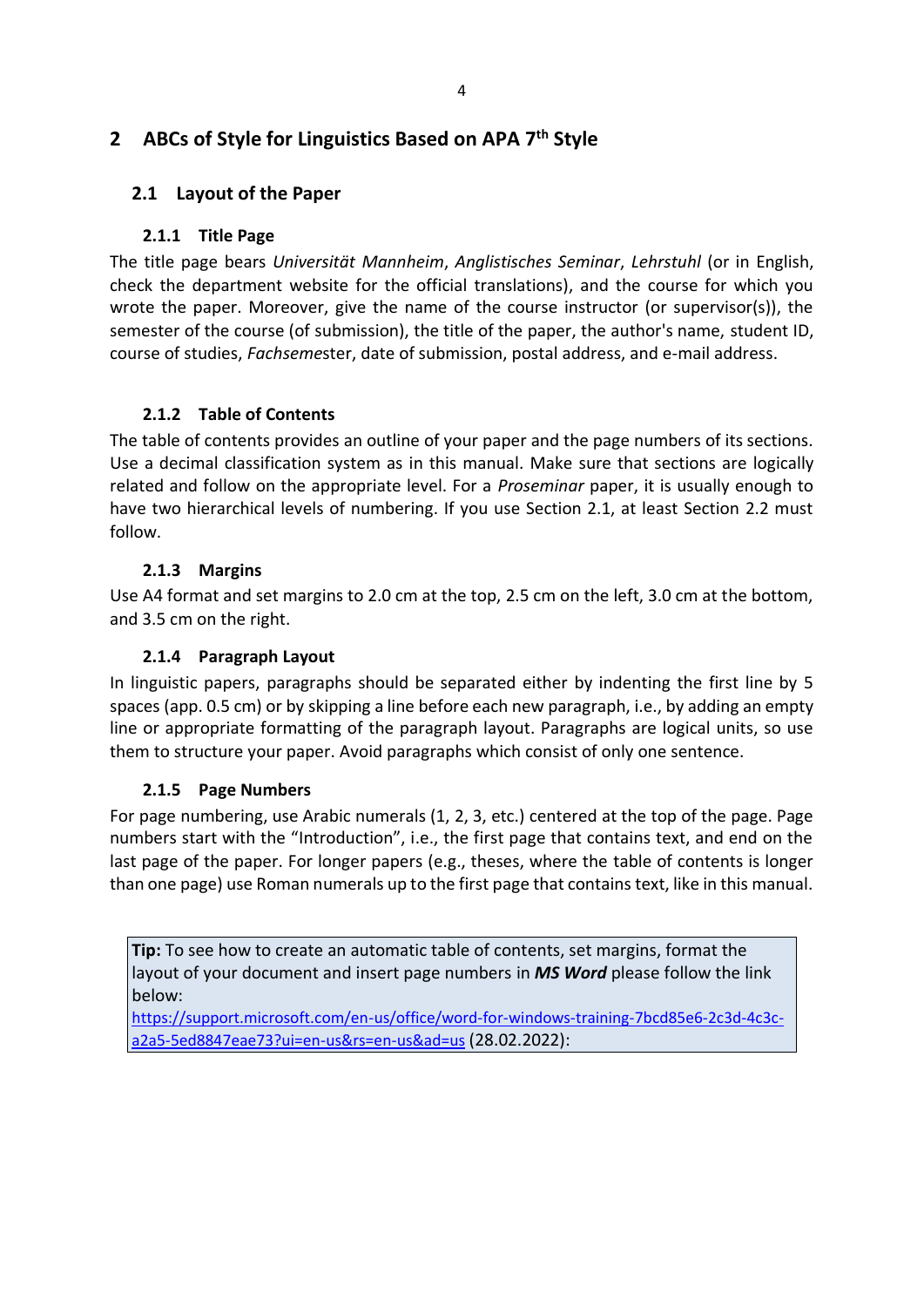# <span id="page-5-1"></span><span id="page-5-0"></span>**2.2 Formal Conventions for the Body of the Text**

## **2.2.1 Text**

Print your document on white A4 paper. You may use the fonts Times New Roman, Calibri, Arial, or Cambria in font size 12 points, 1.5 line spacing. We recommend block alignment for the text except for references.

# <span id="page-5-2"></span>**2.2.2 Typographical Conventions**

Use American or British English spelling consistently and accurately. Titles of books, journals, and films are set in italics. Titles of papers, poems, and internet articles are set in "double inverted commas". All words are written in small letters. The only exceptions are proper names, the first word of a sentence, a word following a colon. Content words in headings may start with capitals. All punctuation is followed by a single space. Avoid CAPITALS, use **boldface** or *italics* rather than underlining for emphasis. Refer to the *Duden* for German text.

# <span id="page-5-3"></span>**2.2.3 Capitalization**

Within the paper, words of four or more letters used in titles and headings should be capitalized. In compounds, capitalize both words (e.g., Hearing-Impaired Adults). Note that only the first word should be capitalized in titles of books and articles in your bibliography. Capitalize figures, tables and chapters of your own paper to which you refer (e.g., "see Table 1 in Chapter 4"). Furthermore, capitalize the first word which introduces a complete sentence after a colon, exact and complete titles of tests as well as proper nouns and trade names.

## <span id="page-5-4"></span>**2.2.4 Abbreviations**

Make sure that all non-standard abbreviations are explained, either within the text, below figures, or in a list of abbreviations following the table of contents (normally only in BA or MA theses). Prefer meaningful abbreviations, i.e., telling names, over generic ones. For example, if you have groups of participants, use experimental group ( $G_E$ ) and control group ( $G_C$ ) rather than group 1 (G<sub>1</sub>) and group 2 (G<sub>2</sub>), or native speakers (L1ers) and second language learners (L2ers) rather than  $G_1$  and  $G_2$ . You do not need to explain standard abbreviations and symbols listed in dictionaries such as e.g., %, etc., i.e., €.

# <span id="page-5-5"></span>**2.2.5 Examples of Words, Phrases, and Sentences in Linguistic Papers**

Examples provided within the text are set in italics, e.g., "the word *cats* consists of two morphemes, namely the lexical morpheme *cat* and the plural morpheme *-s"*. Set off longer examples and lists of examples from the body of text by blank lines and indentation. Number your examples consecutively throughout the whole paper with (1), (2), etc. and with a, b, etc. within an example as shown below in (1). If the example is in another language than your paper, provide glosses with both literal translations and idiomatic translations.

(1) a. Maria glaubt, dass der Vater den Wagen kauft. Maria thinks, that the $_{\text{NOM}}$  father the $_{\text{ACC}}$  car buys Maria thinks the father buys the car. b. Maria glaubt, dass den Wagen der Vater kauft. Maria thinks that the car the father buys.

Maria thinks the father buys the car.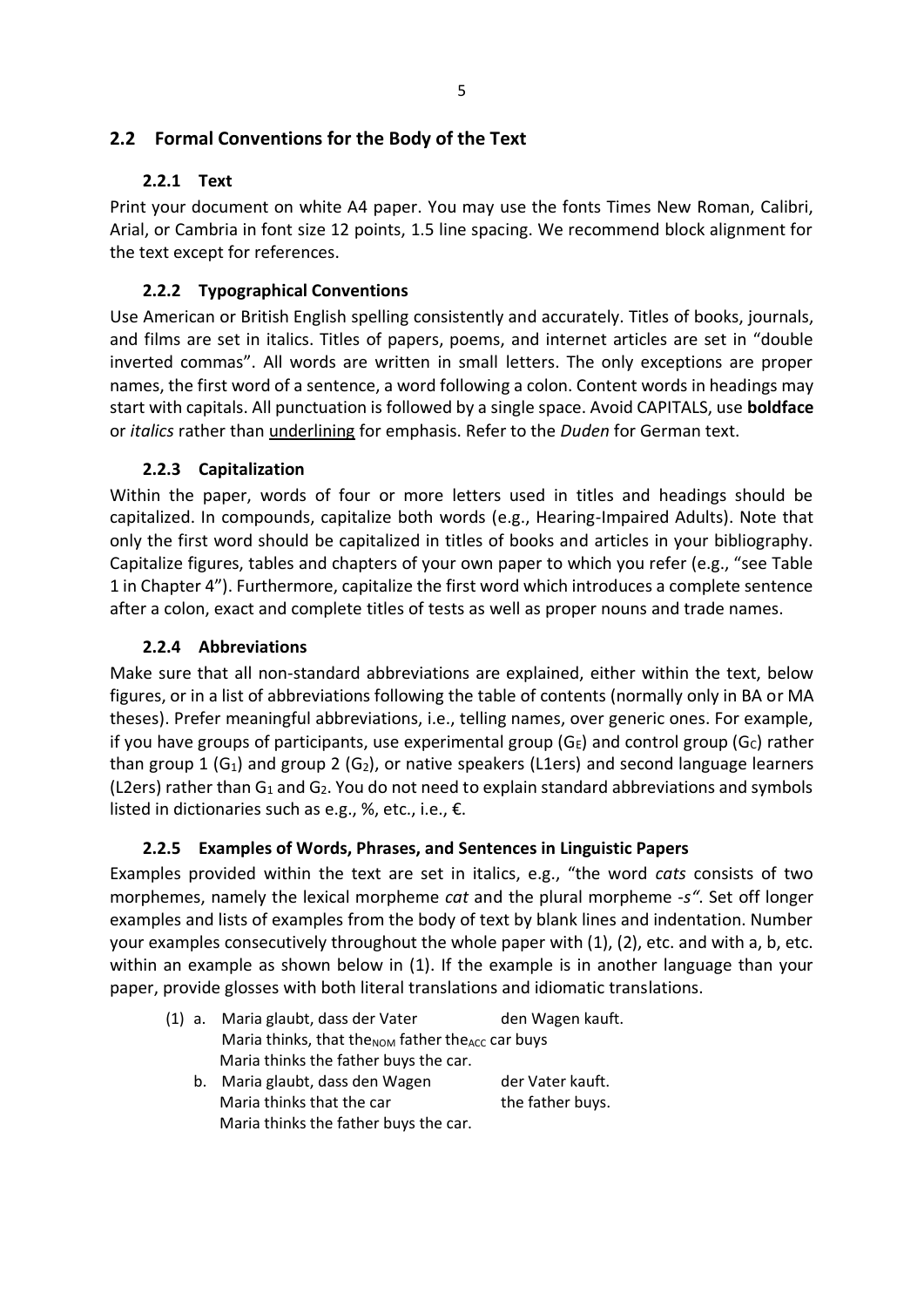#### **2.2.6 Footnotes**

<span id="page-6-0"></span>A footnote within the text is super-scribed and follows punctuation, unless it is attached to a specific word.<sup>1</sup> The text in the footnote is placed at the bottom of the page and is singlespaced. Generally, avoid footnotes. If some information is important, put it in the main text, if not, do not mention it.

## <span id="page-6-1"></span>**2.2.7 Tables**

Use tables to summarize data. Tables do not speak for themselves. Refer to them unambiguously (cite their number) and explain them in your text, e.g., as in the following sentence: Table 1 summarizes relevant issues about content and format of tables to consider when using them in academic papers (adapted from APA, 2020, p. 207). For a detailed example see <https://apastyle.apa.org/style-grammar-guidelines/tables-figures/tables> (28.02.2022). Table 1 and Table 2 provide examples of appropriate table layout.

#### **Table 1**

| Element   | Content                                     | Format                             |
|-----------|---------------------------------------------|------------------------------------|
| Table     | Is the table necessary?                     | Are all comparable tables in your  |
|           |                                             | paper consistent in presentation?  |
| Title     | Is the title brief but explanatory?         | Is the title in a header placed    |
|           |                                             | above the table in italics?        |
| Columns   | Does every column have a column head?       | Are all vertical rules eliminated? |
| Reference | Is the table referred to in text?           | Are all tables numbered            |
|           |                                             | consecutively?                     |
| Text      | Are all abbreviations explained, as well as | Is the font size 12, 11, or 10     |
|           | special use of parentheses, format, and     | points?                            |
|           | special symbols?                            |                                    |

#### *Guidelines for Content and Format of Tables*

#### **Table 2**

*Background of the Experimental Groups*

| Frame Group          | Ν   | Expertise |      | Language use |      | Navon speed [s] |      |
|----------------------|-----|-----------|------|--------------|------|-----------------|------|
|                      |     | м         | SD   | М            | SD   | м               | SD   |
| Self, intuitive      | 66  | 0.52      | 0.17 | 3.89         | 1.42 | 1.60            | 0.19 |
| Self, deliberate     | 72  | 0.50      | 0.18 | 4.10         | 1.48 | 1.87            | 0.32 |
| External, intuitive  | 74  | 0.43      | 0.16 | 4.03         | 1.32 | 1.69            | 0.32 |
| External, deliberate | 81  | 0.42      | 0.17 | 4.04         | 1.43 | 2.01            | 0.38 |
| Total                | 293 | 0.46      | 0.18 | 4.02         | 1.41 | 1.80            | 0.35 |

<sup>&</sup>lt;sup>1</sup> This is an example of a footnote.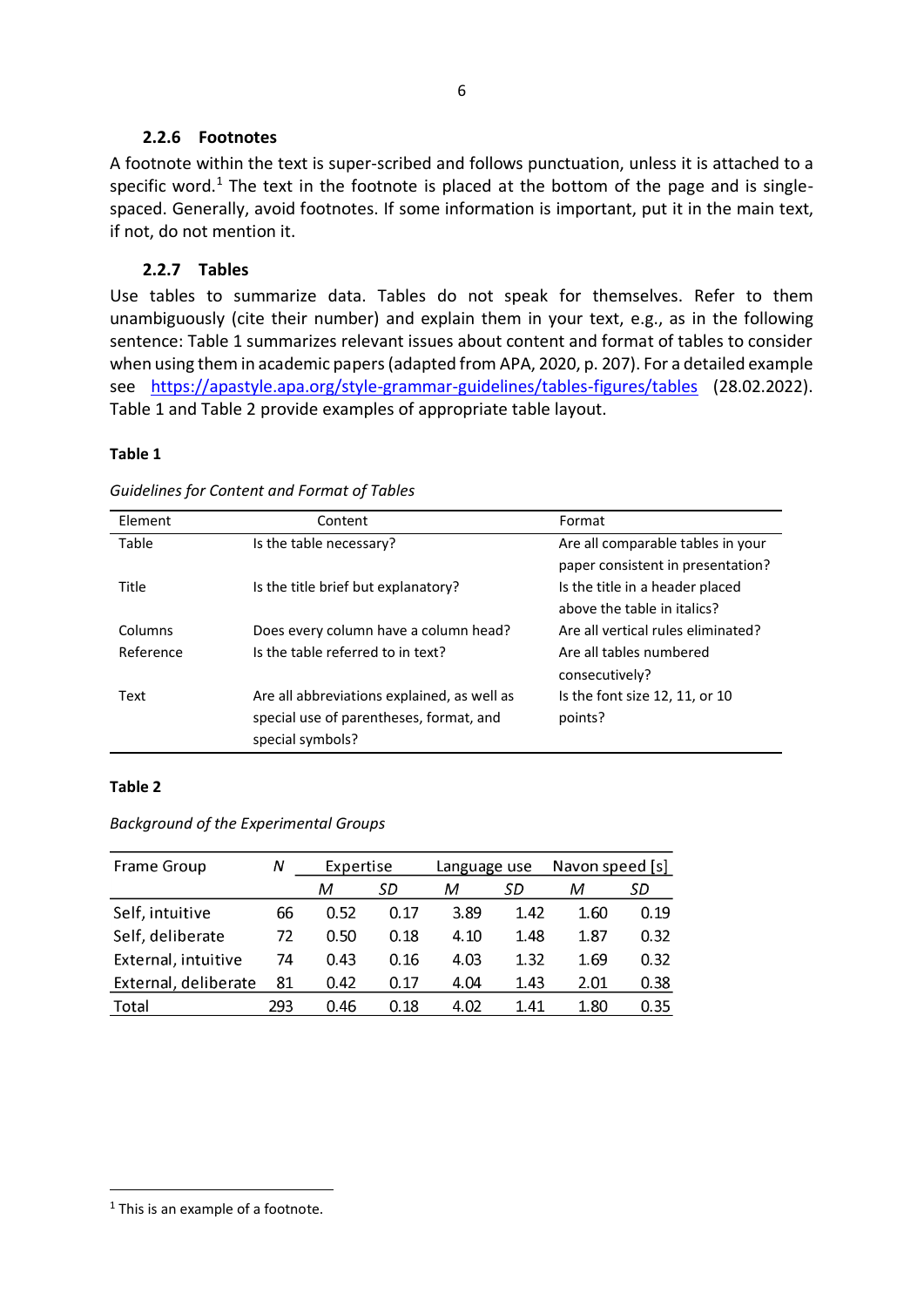#### **2.2.8 Figures**

<span id="page-7-0"></span>Figures, images, graphs, and charts are useful to categorize information (theories, models, definitions), visualize materials, illustrate processes (flow charts) and to represent statistics. Yet, figures do not speak for themselves. Refer to them and explain them in your text, e.g., "Figure 1 shows the mean preference ratings …". Check the points summarized in Table 3 to present figures effectively (adapted from APA, 2020, p. 232). Figure 1 provides an example of how charts should be presented and labeled.

#### **Table 3**

| Element   | Content                                                              | Format                                                                                                                                                                     |
|-----------|----------------------------------------------------------------------|----------------------------------------------------------------------------------------------------------------------------------------------------------------------------|
| Figure    | Is the figure necessary?                                             | Are figures of equally important concepts prepared<br>according to the same size and scale?                                                                                |
| Title     | Is the figure title brief but<br>explanatory?                        | Is the title in a header above the figure, written in italic<br>case and flush left?                                                                                       |
| Image     | Is the figure image simple, clear,<br>and free of extraneous detail? | Are all elements of the image clearly labeled? Are the<br>magnitude, scale, and direction of grid elements<br>clearly labeled?                                             |
| Reference | Are all figures called out or<br>referred to in the text?            | Are all figures numbered consecutively with Arabic<br>numerals in the order in which they are first<br>mentioned in the text? Is the figure number bold and<br>flush left? |

*Guideline for Content and Format of Figures*

#### **Figure 1**

*Mean Pupil Diameter Change [mm] in Response to Online-Dating Profiles With Low vs. High Arousal Motto Slogans and in the Two Emotion Regulation and Language Conditions.*



Error bars: 95% CI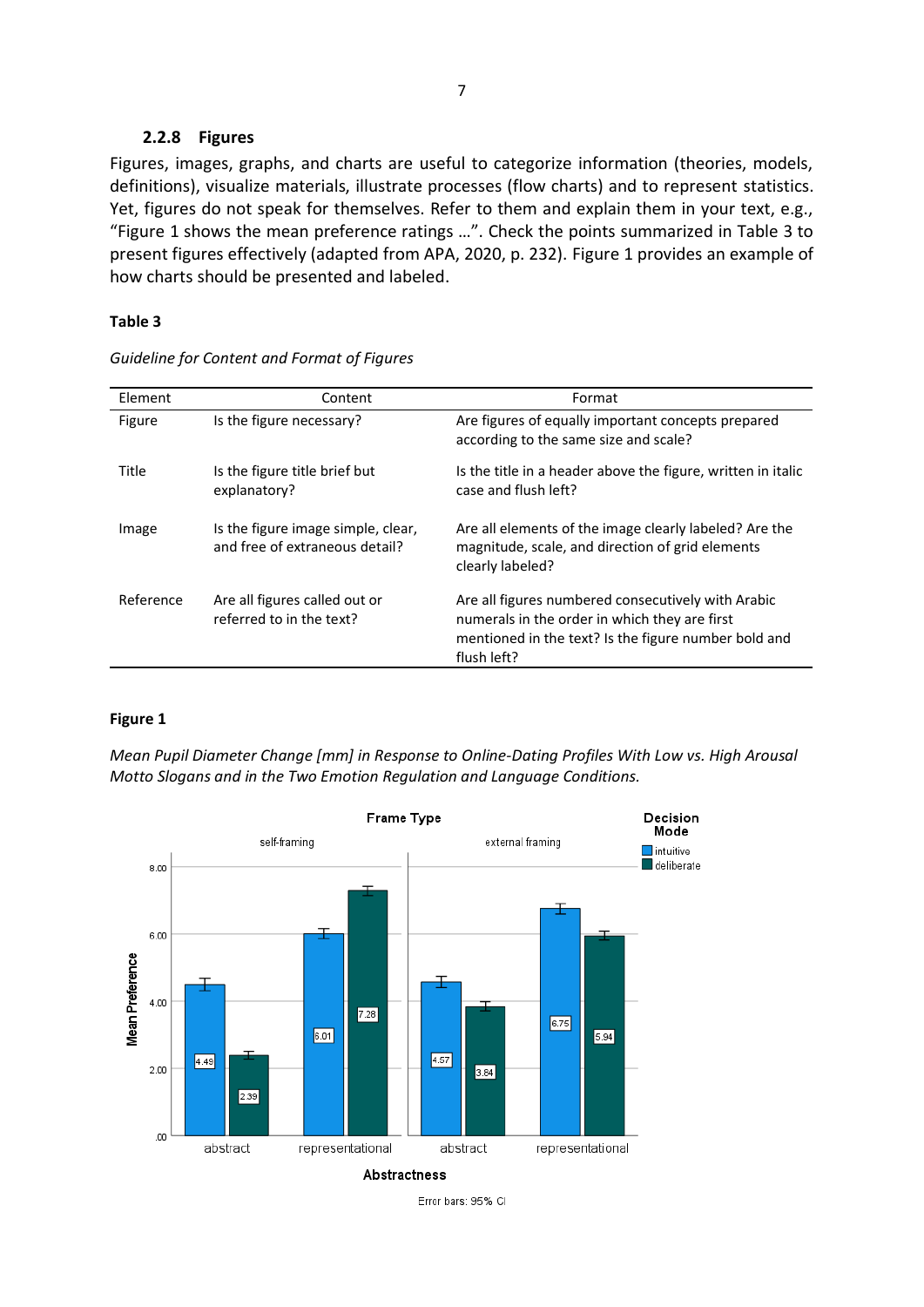## **2.2.9 Reporting Statistics**

<span id="page-8-0"></span>Report summary statistics in text, in tables, or in figures. Make sure you do not present the identical information at several places. Consider the following points:

- Set letters used as statistical symbols and abbreviations for statistical coefficients in italics, e.g., *M* for mean, *SD* for standard deviation, *p* for significance level (probability).
- $\bullet$  Put a single space after each symbol including mathematical operators (=, -, >, <, etc.).
- Mind that English uses a dot (.) where there is a comma (,) in German.
- Most statistics should be rounded to two decimal places. Frequent exceptions are very small-scale numbers that vary only after the second decimal place, e.g., *b* = 0.0024, *p*values and correlations which may have three decimal places, especially in tables.
- For further details, e.g., on when to use numerals or words see <https://apastyle.apa.org/instructional-aids/numbers-statistics-guide.pdf> (28.02.2022)

The following points illustrate how to report the most frequent statistics:

- *N* refers to the whole **sample size**, *n* to the size of a subsample in a study.
- Present **mean** and **standard deviation** in parentheses. You can also put them in between commas if they are at the end of a sentence or in between clauses:
	- o The group of beginning learners (*M* = 19.22, *SD* = 3.45) had studied…
	- o Participants were 180 (113 women) university students, *Mage* = 23.81; *SD* = 3.12, who volunteered and were paid for participation.
	- o The average age of students was 19.22 years (*SD* = 3.45).
- Display **percentages** in parentheses without decimal places:
	- o Nearly half (49%) of the sample had studied abroad.
- Report **chi-square** statistics with degrees of freedom and sample size in parentheses, the Pearson chi-square and the significance level:
	- o Adult participants did not use the dialectal variant more often than the children, *χ* 2 (1, *N* = 90) = 0.89, *p* = .35.
- For *t***-tests** report the *t* statistic followed by degrees of freedom (*df*) in parentheses and the significance level:
	- $\circ$  Native speakers scored significantly higher on the vocabulary test than L2ers, *t*(83) = 4.53, *p* < .001
- Report **ANOVAs** (both one-way and two-way) like the *t* test, but with two *df*. First report the between-groups *df*, then report the within-groups *df* and separate them by a comma. After that report the *F* statistic and the significance level:
	- o There was a significant main effect of treatment, *F*(1, 145) = 5.43, *p* = .02, and a significant interaction, *F*(2, 145) = 3.24, *p* = .04.
- Display **correlations** with *df* (which is *N*-2) in parentheses and the significance level:
	- o The two variables were strongly correlated, *r*(55) = .68, *p* < .01.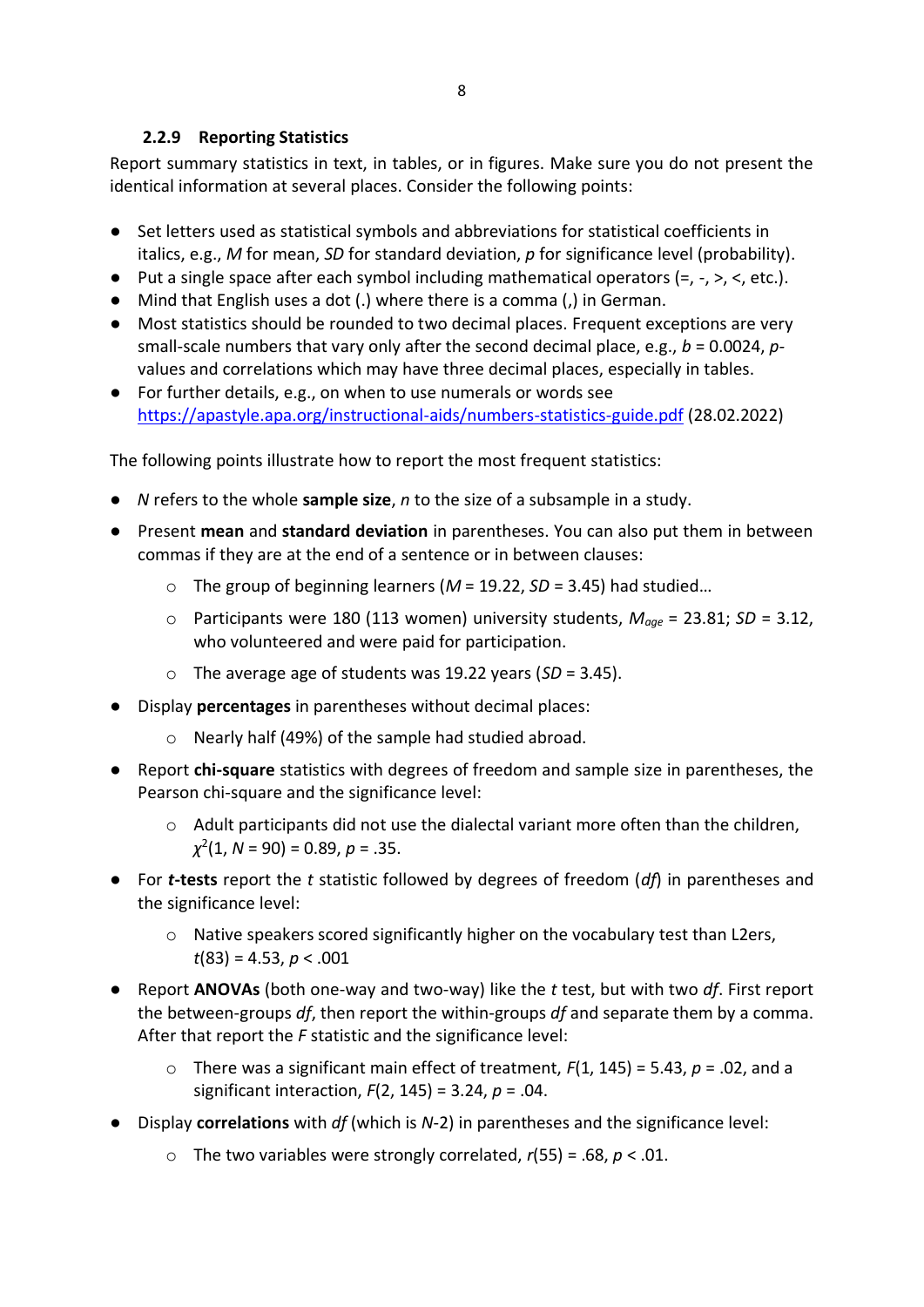## <span id="page-9-1"></span><span id="page-9-0"></span>**2.3 References**

#### **2.3.1 Direct Citations and Quotations**

Ensure that direct citations are accurate and do not deviate from the original in any way. For further advice see the manual "How to avoid plagiarism" on our website.

Provide references including **page number(s) for all direct citations and for indirect citations**  (paraphrases) that refer to definitions, facts, statements, findings, etc. [Note that this regulation deviates from APA 7<sup>th</sup> Style].

Introduce and close direct quotations **shorter than 40 words** by double **quotation marks** (". . ."). Put quotations within quotations in single quotation marks ("… '…' …"). If you **insert additional text** into a quotation, place it within square brackets. If you **omit text** from the original, use three spaced ellipsis points (…) within a sentence or four at the end of a sentence. For example (32 words):

One of the main arguments for this assumption has been that "they [tolerance values] represent the extent to which a predictor variable is simply a linear combination of the other predictor variables…" (Balota & Chumbley, 1984, p. 324).

Put quotations **longer than 40 words** in an indented (~ 1.25 cm) freestanding text block. Omit quotation marks, use single-space and a 10-point font. For example (52 words):

O'Sullivan adopts Douglas' (2000) approach to LSP test theory by placing language tests on a continuum of test specificity with "unspecified purpose" tests at one end and "highly specified purpose" tests at the other:

This continuum is multi-componential and includes the twin aspects of authenticity – situational and interactional. A specific purpose test will be distinguishable from other tests (both specific and general purpose) in terms of the domain represented by the demands of its tasks and texts, and in terms of the cognitive processing it elicits. (O'Sullivan, 2006, p. 193)

The specificity continuum…

## **2.3.2 Secondary Sources (Indirect Citations)**

<span id="page-9-2"></span>**Avoid secondary sources** and try to get access to and read the original work. If a text is unavailable, and you can only access it indirectly, use "as cited in". This should not happen more than once or twice in a thesis. Always provide the full reference of both the primary and the secondary source in your bibliography.

This view of authenticity (Douglas, 2000; as cited in O'Sullivan, 2006) provides a link to…

#### **2.3.3 In-Text Citations**

<span id="page-9-3"></span>Table 4 illustrates how to format in-text citations with the author's surname outside or inside parentheses. Use the word "and" outside and ampersand "&" inside parentheses. Put in commas as shown in Table 4.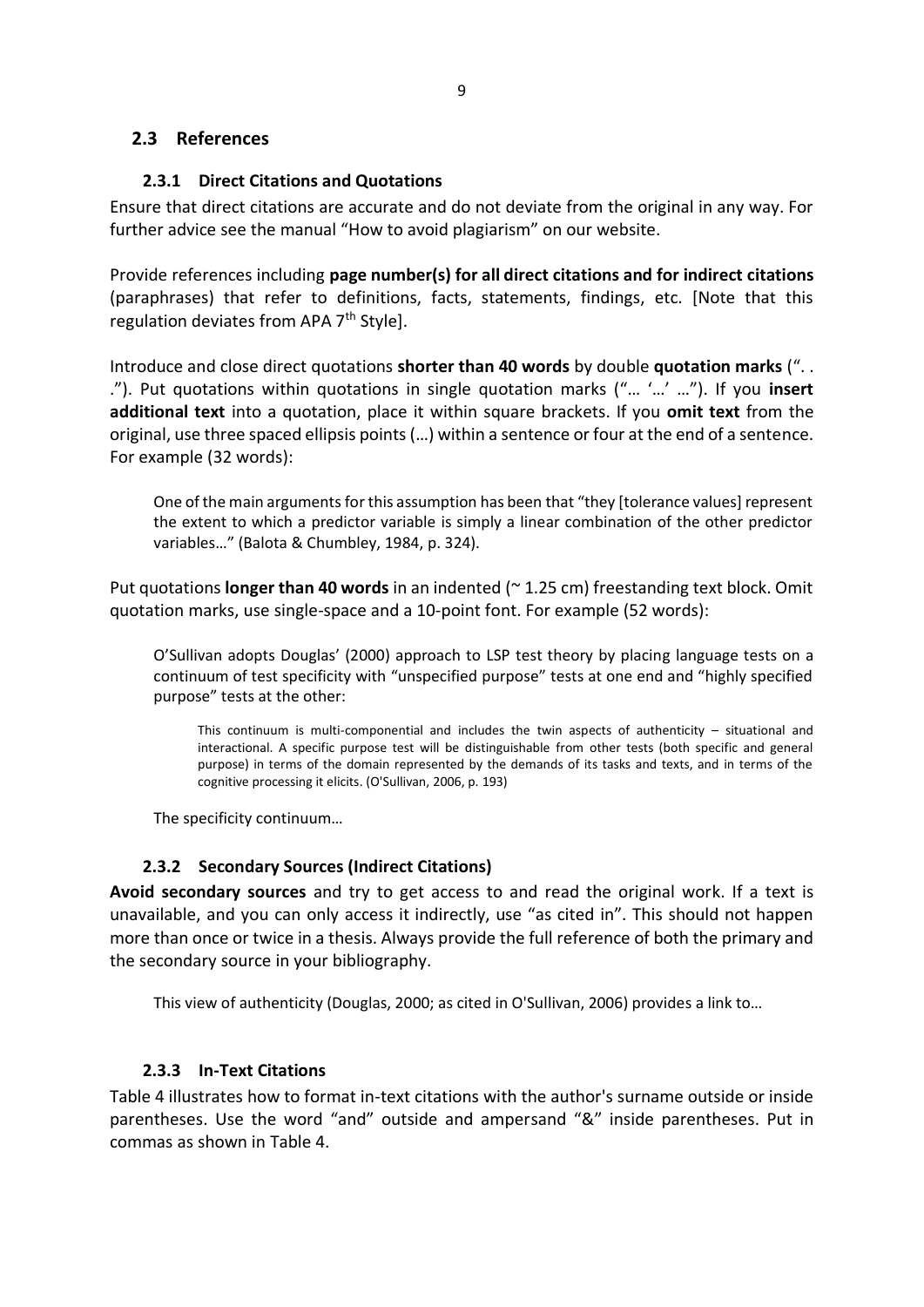#### **Table 4**

*Examples for In-text Citations According to APA 7th Style*

| <b>Element</b>                            | Author (date) format                             | <b>Parenthetical format</b>                    |
|-------------------------------------------|--------------------------------------------------|------------------------------------------------|
| One work by one author                    | Harley (2017)                                    | (Harley, 2017)                                 |
| One work by two authors                   | Balota and Chumbley (1984)                       | (Balota & Chumbley, 1984)                      |
| One work by three or more<br>authors      | Bradley et al. (1999)                            | (Bradley et al., 1999)                         |
| Several works by three or<br>more authors | Burriss et al. (2014) and Faust<br>et al. (2019) | (Burriss et al., 2014; Faust et<br>al., 2019). |

Do **not** use **footnotes** for references. Do **not** use "cf.", "ibid'', "ebenda", etc. Do **not** write down **authors' first names or initials** unless for disambiguation between multiple authors with identical last names. Some examples of how to integrate citations into your text follow below. For further examples refer to our manual "How to avoid plagiarism".

For example, Ohman et al. (2001) presented participants with  $3 \times 3$  visual arrays with images representing four categories (snakes, spiders, flowers, mushrooms).

Regions of the brain thought to be important for emotional detection remain relatively intact with aging (for review, see Chow & Cummings, 2000).

According to socio-emotional selectivity theory (Carstensen, 1992), time is perceived as increasingly limited with increasing age and, as a result, emotion regulation becomes a primary goal (Carstensen et al., 1999).

## <span id="page-10-0"></span>**2.3.4 Bibliography**

#### <span id="page-10-1"></span>**2.3.4.1 General advice**

The following sections provide formatting templates for different and most common types of references and some examples formatted according to APA 7<sup>th</sup> Style. For a summary see also <https://apastyle.apa.org/instructional-aids/reference-guide.pdf> (28.02.2022). Section 4 of this manual gives advice on how software packages can help you to generate accurate bibliographies. Make sure to check the following points:

- Display **all work** cited directly or indirectly in your text in the bibliography.
- Do not display references in the bibliography that you do not cite in your text.
- Sort the entries in the bibliography **alphabetically** A to Z according to authors' last names.
- Abbreviate the **first name** of an author or editor by its **initials**.
- Do **not subcategorize** your bibliography in any way (e.g., according to types of references)
- If a **DOI** (document identification number) has been assigned to the content, please provide it at the end of your reference, after the last dot formatted like a web address.
- Strictly follow the conventions for **order**, **punctuation**, **capitalization**, and **italicization**.
- Check **capitalization**, especially if you import your references into your referencing software from different databases. Typically, you need to adjust them manually.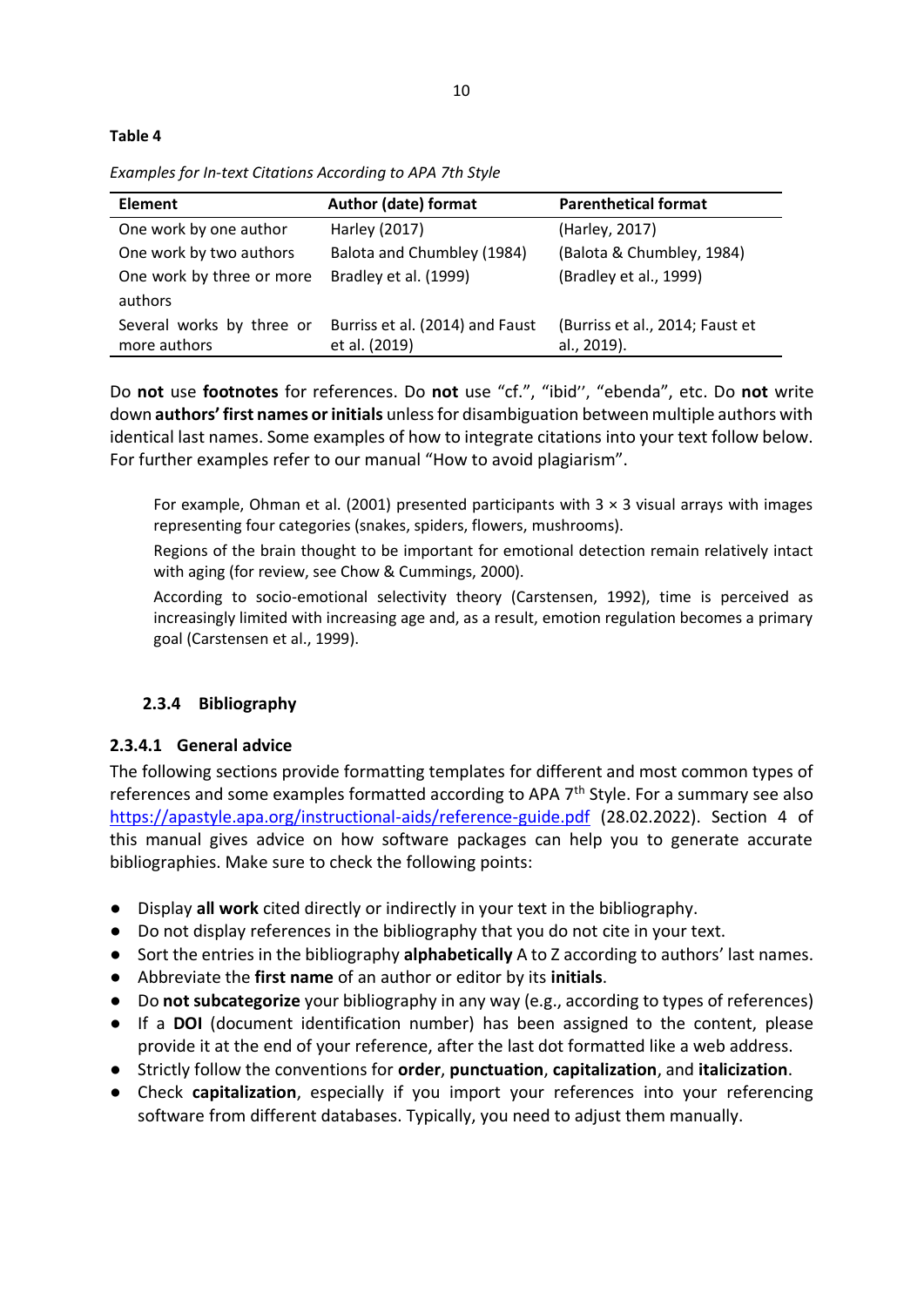#### <span id="page-11-0"></span>**2.3.4.2 Journal Article**



*Examples:* 

Dijkstra, T., & van Heuven, W. J. (2002). The architecture of the bilingual word recognition system: From identification to decision. *Bilingualism: Language and Cognition*, 5(3), 175–197. https://doi.org/10.1017/S1366728902003012

Rossi, E., & Diaz, M. T. (2016). How aging and bilingualism influence language processing: Theoretical and neural models. *Linguistic Approaches to Bilingualism*, *6*(1-2), 9–42. https://doi.org/10.1075/lab.14029.ros

#### <span id="page-11-1"></span>**2.3.4.3 Book**



#### *Examples:*

- Harley, T. A. (2017). *Talking the talk: Language, psychology and science* (2nd edition). Routledge Taylor & Francis Group. https://doi.org/10.4324/9781315755458
- Loerts, H., Lowie, W., & Seton, B. (2020). *Essential statistics for applied linguistics: Using R or JASP* (2nd ed.). Red Globe Press.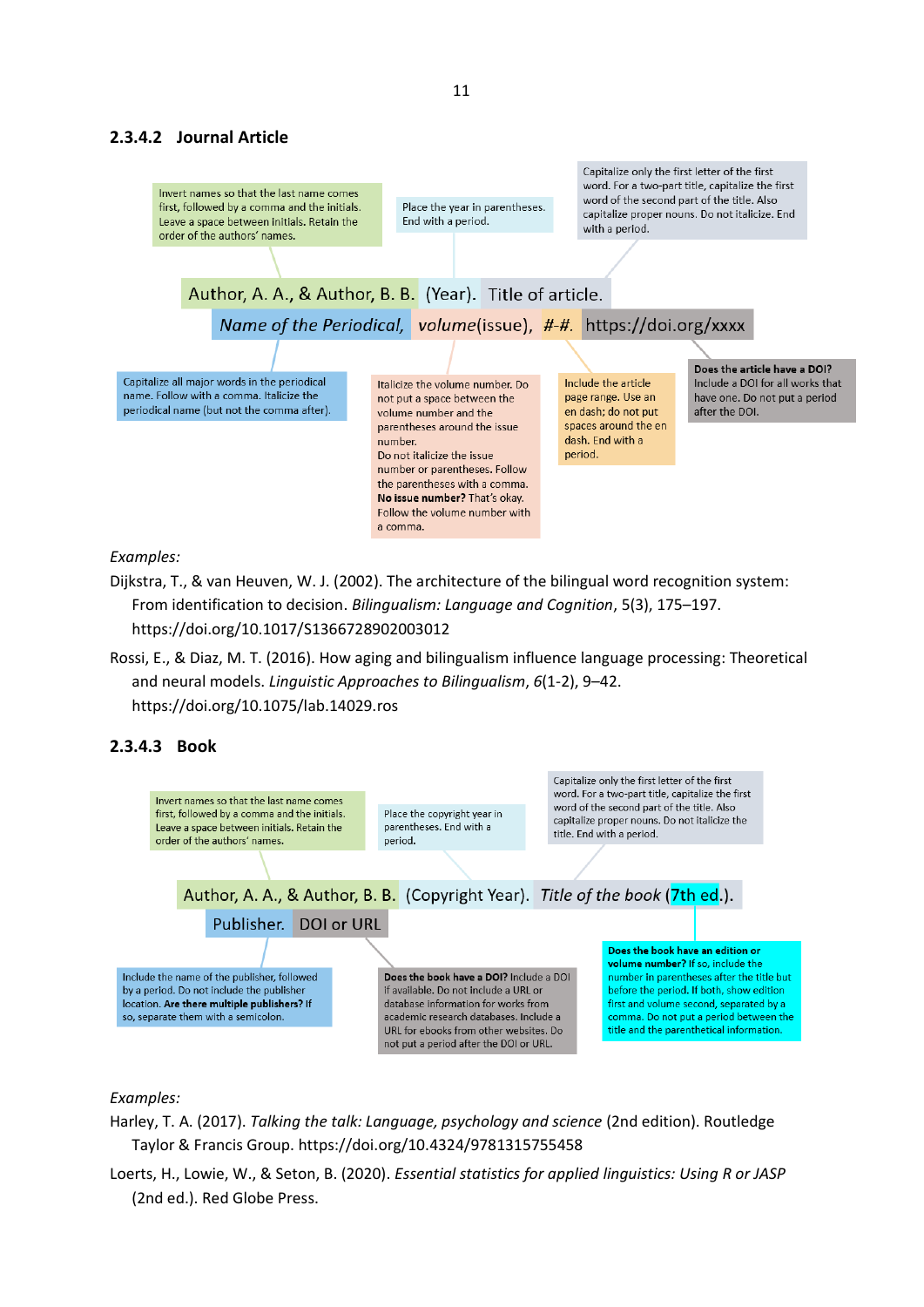#### <span id="page-12-0"></span>**2.3.4.4 Edited Book**

Editor, A. A. (Ed.). (Year). *Book title*. (Edition ed.). Publisher.

#### *Example:*

Malt, B., & Wolff, P. (2010). *Words and the mind: How words capture human experience*. Oxford Univ. Press. https://doi.org/10.1093/acprof:oso/9780195311129.001.0001

#### <span id="page-12-1"></span>**2.3.4.5 Chapter in Edited Book**



#### *Example:*

Malt, B. C., Gennari, S., & Imai, M. (2010). Lexicalization patterns and the world-to-words mapping. In B. Malt & P. Wolff (Eds.), *Words and the Mind* (pp. 29–57). Oxford University Press. https://doi.org/10.1093/acprof:oso/9780195311129.003.0003

#### <span id="page-12-2"></span>**2.3.4.6 Reports and Internet Documents (if available online only)**

Author, A. A. (Year). *Title of page*. Website[. http://xxxxx](http://xxxxx/)

#### *Example:*

Statistisches Bundesamt (Ed.). (2020). *Bevölkerung mit Migrationshintergrund: Ergebnisse des Mikrozensus 2019 - Fachserie 1 Reihe 2.2 - 2019*. https://www.destatis.de/DE/Themen/Gesellschaft-Umwelt/Bevoelkerung/Migration-Integration/Publikationen/\_publikationen-innenmigrationshintergrund.html;jsessionid=D3A1F4FB49E292C02641208181EA837C.internet8731?nn =208952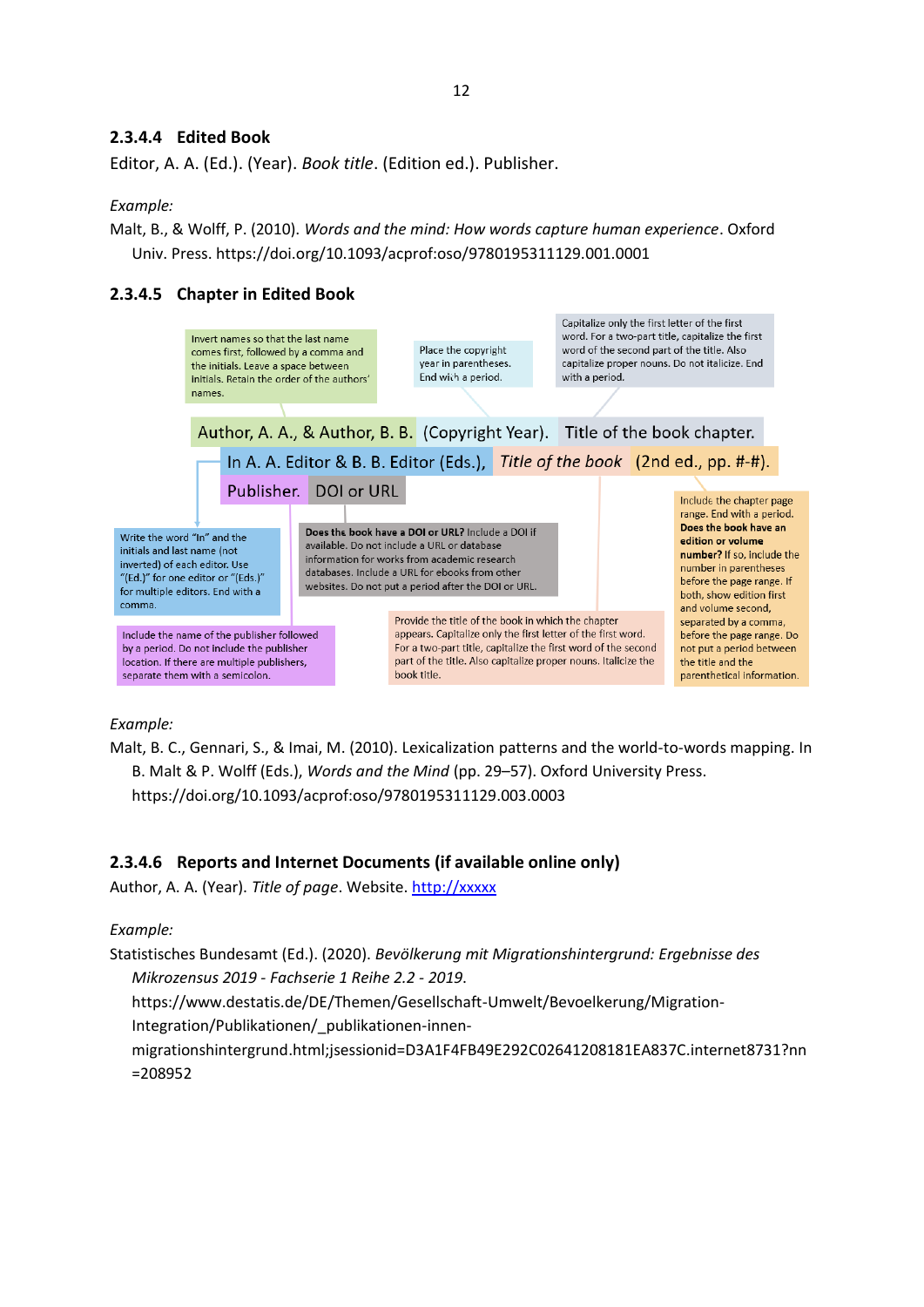#### <span id="page-13-0"></span>**2.3.4.7 Software, Datasets and Tests**

#### *Examples*

JASP Team. (2020). *JASP* (Version 0.14) [Computer software]. https://jasp-stats.org/

- R Development Core Team. (2020). *R* (Version 3.6.3) [Computer software]. R Foundation for Statistical Computing. Vienna, Austria. https://www.r-project.org/
- Schulz, P., & Tracy, R. (2011). *Linguistische Sprachstandserhebung - Deutsch als Zweitsprache: LiSe-DaZ* (Hogrefe Vorschultests). Göttingen. Hogrefe.
- Thoma, D., & Tracy, R. (2015). *Sprachliche Kompetenzen Pädagogischer Fachkräfte (SprachKoPF).*  https://doi.org/10.4232/1.12141

For information about the  $7<sup>th</sup>$  Edition Publication Manual of the American Psychological Association follow [https://blog.apastyle.org/apastyle/2019/08/introducing-the-7th-edition](https://blog.apastyle.org/apastyle/2019/08/introducing-the-7th-edition-of-the-publication-manual.html)[of-the-publication-manual.html](https://blog.apastyle.org/apastyle/2019/08/introducing-the-7th-edition-of-the-publication-manual.html) (28.02.2022) to visit the Seventh Edition APA Style Blog.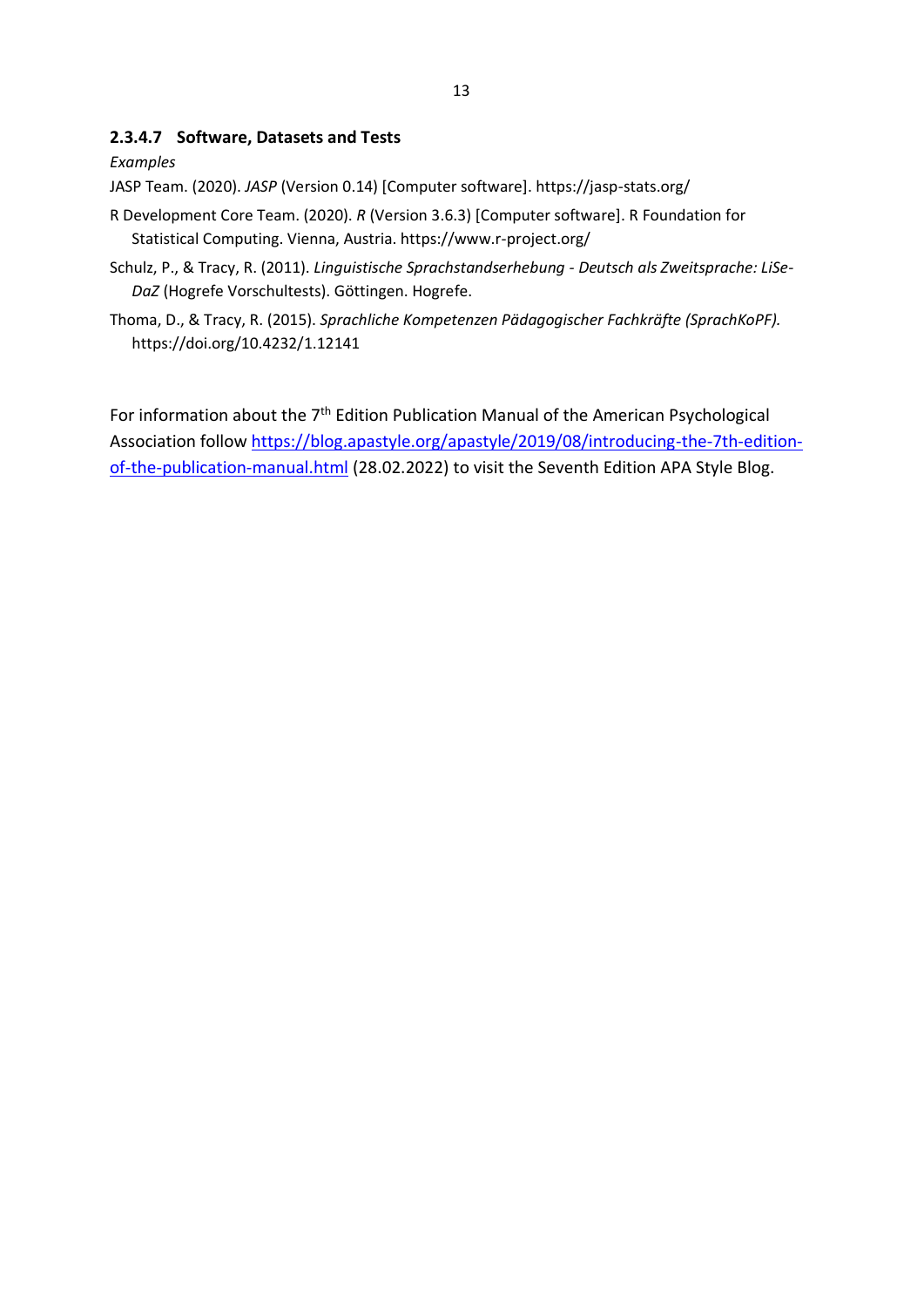# <span id="page-14-0"></span>**3 ABCs for Literary Studies Adapted from MLA Style (9th Edition)**

#### <span id="page-14-2"></span><span id="page-14-1"></span>**3.1 Superstructure of a Term Paper**

#### **3.1.1 Title Page**

The title page bears University of Mannheim, Department of English, Chair, and the course for which you wrote the paper. In addition, give the name of the course instructor (or supervisor(s)), the semester of the course, the title of the paper, the author's name, student ID, course of studies, semester, date of submission, e-mail address, and postal address.

#### **3.1.2 Table of Contents**

<span id="page-14-3"></span>The table of contents provides an outline of your paper and the page numbers of its sections. Use a decimal classification system as in the ABCs. Make sure that sections are logically related and follow on the appropriate level. For a *Proseminarpaper*, it is usually enough to have two hierarchical levels of numbering. If you use Section 2.1, at least Section 2.2 must follow. Your "Works Cited" should be treated as a chapter and be listed as well. The table of contents itself, however, should not appear in itself and does not require a page number. Avoid structurally overdetermined term papers with too many sub-chapters.



<span id="page-14-4"></span>Figure 1: Sample Title Page of a Term Paper

Figure 2: Sample Table of Contents of a Term Paper

## **3.1.3 Margins**

Use A4 format and set margins to 2.5 cm at the top, left, bottom, and on the right for corrections and comments.

#### **3.1.4 Page Numbers**

<span id="page-14-5"></span>For page numbering, use Arabic numerals (1, 2, 3, etc.) centered at the top of the page. Page numbers start with the "Introduction", i.e., the first page that contains text and end on the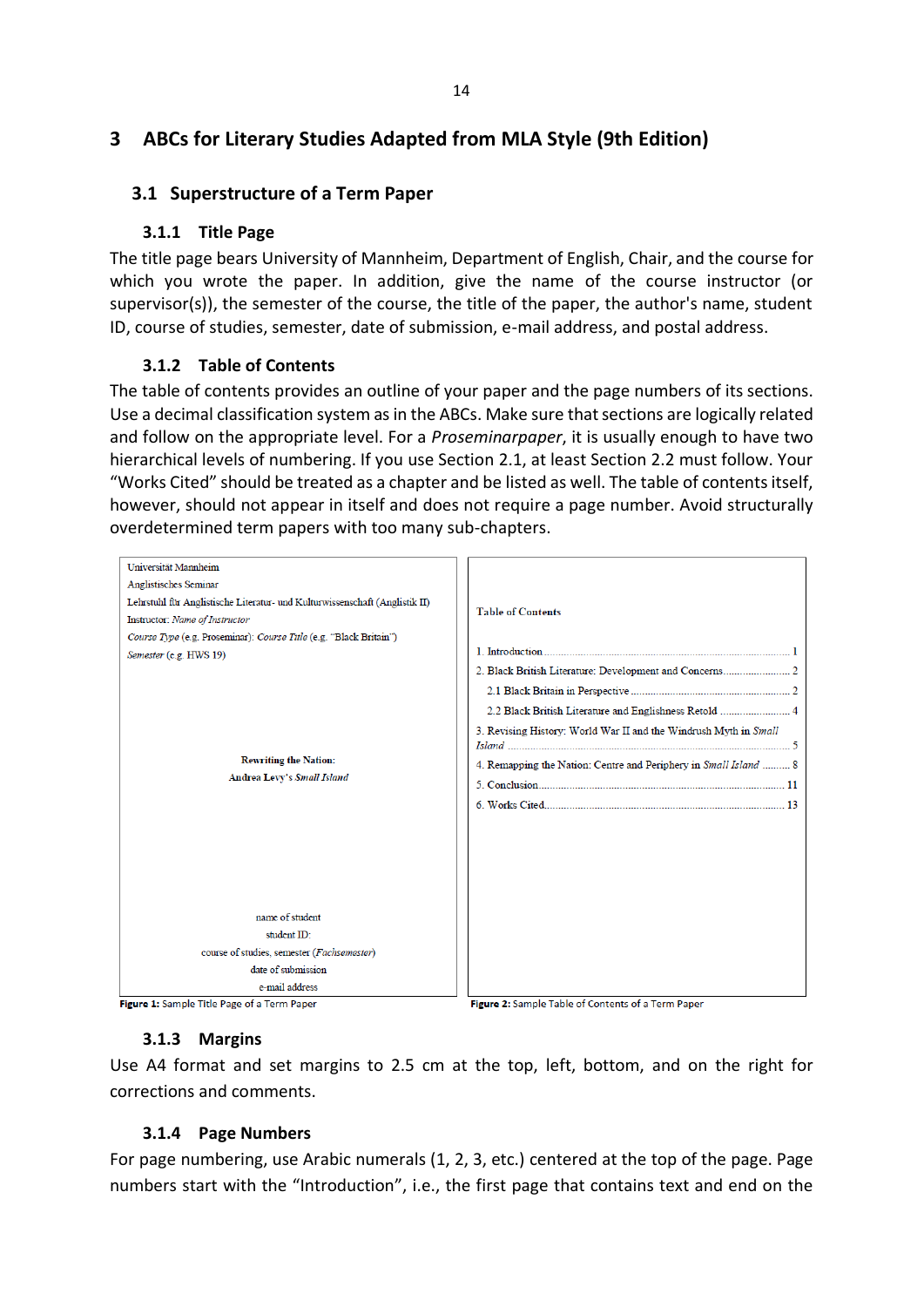last page of the paper. For longer papers (e.g., theses, where the table of contents is longer than one page) use Roman numerals up to the first page that contains text, like in this manual.

# **3.1.5 Paragraph Layout**

<span id="page-15-0"></span>In literature papers, do **not** skip a line between paragraphs. The first word of each paragraph should be indented by 1.2 cm – except for the first line after a heading. Paragraphs are logical units, so use them to structure your paper. Avoid paragraphs which consist of only one sentence.

# <span id="page-15-1"></span>**3.2 The Body of the Text**

# <span id="page-15-2"></span>**3.2.1 Text**

Print your document on white A4 paper. You should use a conventional font like Times New Roman, in font size 12 point, 1.5 line spacing except for indented quotations (see below) and footnotes. We recommend block alignment for the text except for references.

# <span id="page-15-3"></span>**3.2.2 Typographical Conventions**

Use American or British English spelling consistently and accurately. Titles of books, journals, and films are set in *italics*. Titles of papers, poems, and internet articles are set in "inverted commas." All words are written in small letters. The only exceptions are proper names, the first word of a sentence and headings. Content words in headings may start with capitals. Avoid CAPITALS, use *italics* rather than underlining or **boldfacing** for emphasis. The only exceptions are words within titles. In titles, all words except for articles, prepositions, and conjunctions are capitalized (though these are capitalized if they are the first word in the title or subtitle of the work). Also use *italics* for words and letters referred to as words and letters/graphemes. If you use italics to highlight a phrase within a quote, mark this change clearly in the bibliographical reference: (Morrison 34; emphasis added).

# <span id="page-15-4"></span>**3.2.3 Punctuation**

Remember that the rules for punctuation marks are different than in German. All punctuation is followed by a single space. Use quotation marks ( " " ) for simple quotes, as well as the titles of essays, short stories, and poems. Use single quotation marks ( ' ' ) for translations, concepts ('reality') or quotes within quotes. After an introductory phrase, use a comma to introduce a quotation. Commas and periods belong within quotation marks, except when a parenthetical reference follows. Place colons and semicolons outside closed quotation marks. Place a question mark or exclamation point within the quotation marks if the punctuation is part of the quotations itself. Place the question mark or exclamation point outside the quotation marks if the punctuation is part of your writing.

## **Examples**:

Quotation after introductory phrase: Lovecraft wrote, "The most merciful thing in the world, I think, is the inability of the human mind to correlate all its contents" (139).

Without parenthetical reference: The narrator begins with the thought that ignorance is "The most merciful thing in the world."

With parenthetical reference (a lot more frequent in our case!): He goes on, "We live on a placid island of ignorance in the midst of black seas of infinity, and it was not meant that we should voyage far" (Lovecraft 139).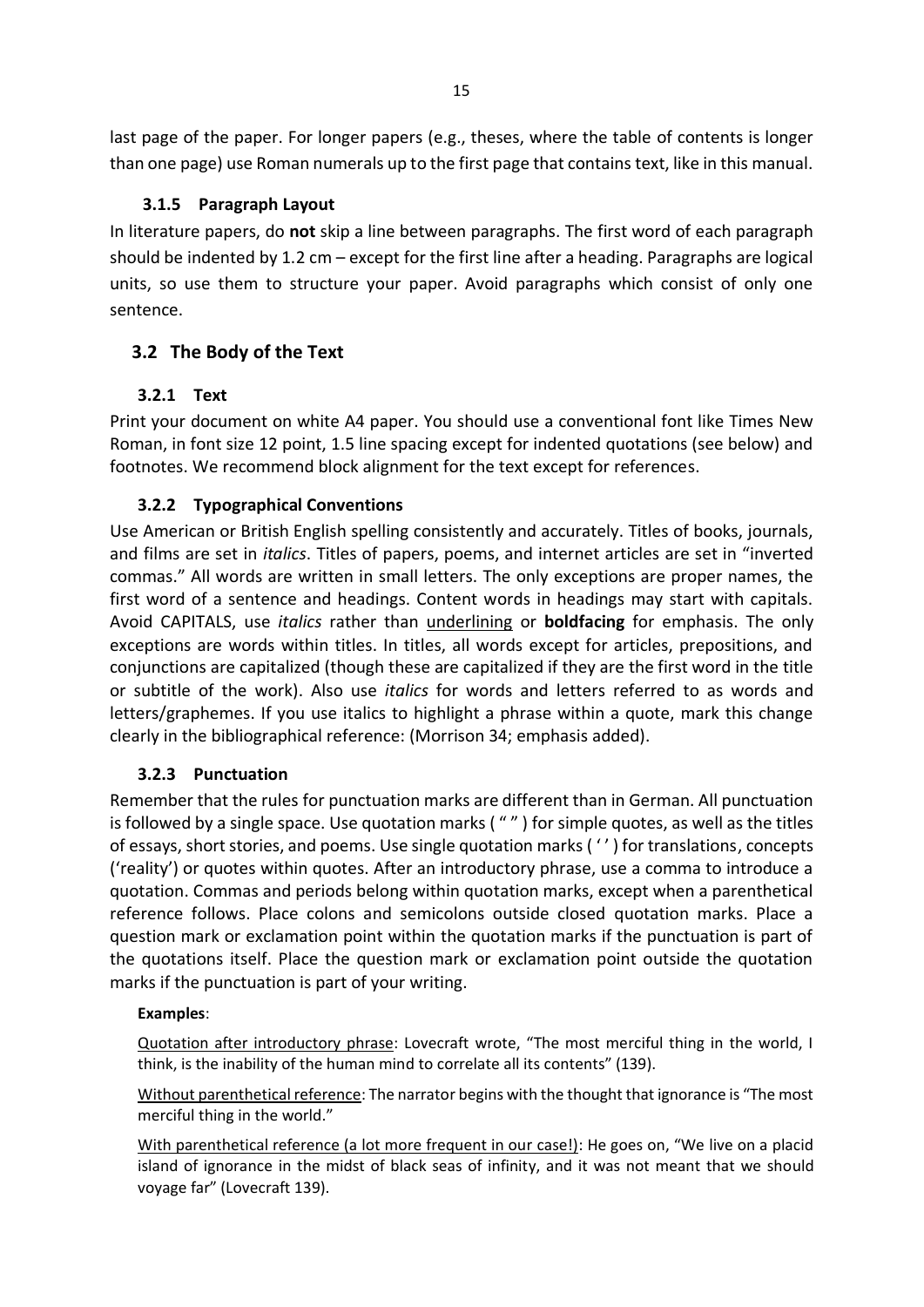Colon: Bugliosi summed up their lifestyle as "anything goes" (79): drugs, promiscuity, fetishes.

Exclamation mark as a part of the quotation: Opinions against their teacher are quickly expressed: "They should fire him immediately!" (Rowling 118).

Question mark as part of your writing: However, does he really believe that not-knowing is "The most merciful thing in the world" (Lovecraft 139)?

#### <span id="page-16-0"></span>**3.2.4 Abbreviations**

Make sure that all non-standard abbreviations are explained, either within the text, in footnotes or in a list of abbreviations following the table of contents (normally only in BA or MA theses). Prefer meaningful abbreviations, i.e., telling names, over generic ones. You do not need to explain standard abbreviations and symbols listed in dictionaries such as e.g., %, etc., i.e., €.

#### <span id="page-16-1"></span>**3.2.5 Figures and Other Illustrations**

Figures, images, graphs, symbols, and tables are usually very helpful, but do not speak for themselves. Thus, you need to refer to and explain figures etc. in your text. They must also be numbered consecutively, and each one needs to have a legend and/or a title. Furthermore, you need to provide the source of the figure or information contained within. This means, for example, that if you create your own table with numbers you obtained from a government organization or other institution, you still need to acknowledge the source for the information.

#### <span id="page-16-2"></span>**3.2.6 Footnotes**

A footnote within the text is superscribed and **follows punctuation** unless it is attached to a specific word. The text in the footnote is placed at the bottom of the page, is single-spaced, and uses a smaller font size than the regular text (e.g., Times New Roman 10 pt.). Footnotes should not be used for bibliographical information (use a parenthetical style of citation), but for providing additional information not discussed in the actual text of the paper.

#### <span id="page-16-3"></span>**3.2.7 Quotations and In-text Citations**

Provide in-text references in the form of a brief parenthetical citation: When you quote a source, you place parentheses at the end of your quote, paraphrase or summary. In the parentheses, you provide enough information so that your reader can identify the source of the quotation in the list of Works Cited (bibliography) that you provide at the end of your paper. Make sure that you always give the **author's surname** and the **page number** of the quotation, e.g., (Whitman 52). If you quote several texts from one author in your paper include a short title that identifies the text you are quoting, e.g., (Whitman, "Song of Myself" 52). Keep these references as short as possible. Do not repeat information that you have already provided previously. If you have named the author or book title already in your same sentence, for instance, include in your parenthetical reference only page numbers. Here is an example: "Whitman states in 'Song of Myself' that he speaks for all Americans (235)". The first time you name an author in-text, you use their full name, i.e., first and last name. Subsequently, you may give only the surname.

On certain occasions you might want to include a citation that is contained within another source. For example, in chapter 10 of *A New Introduction to American Studies* (2006), John Whitley explains that in the early 1970s the acclaimed author Tom Wolfe declared that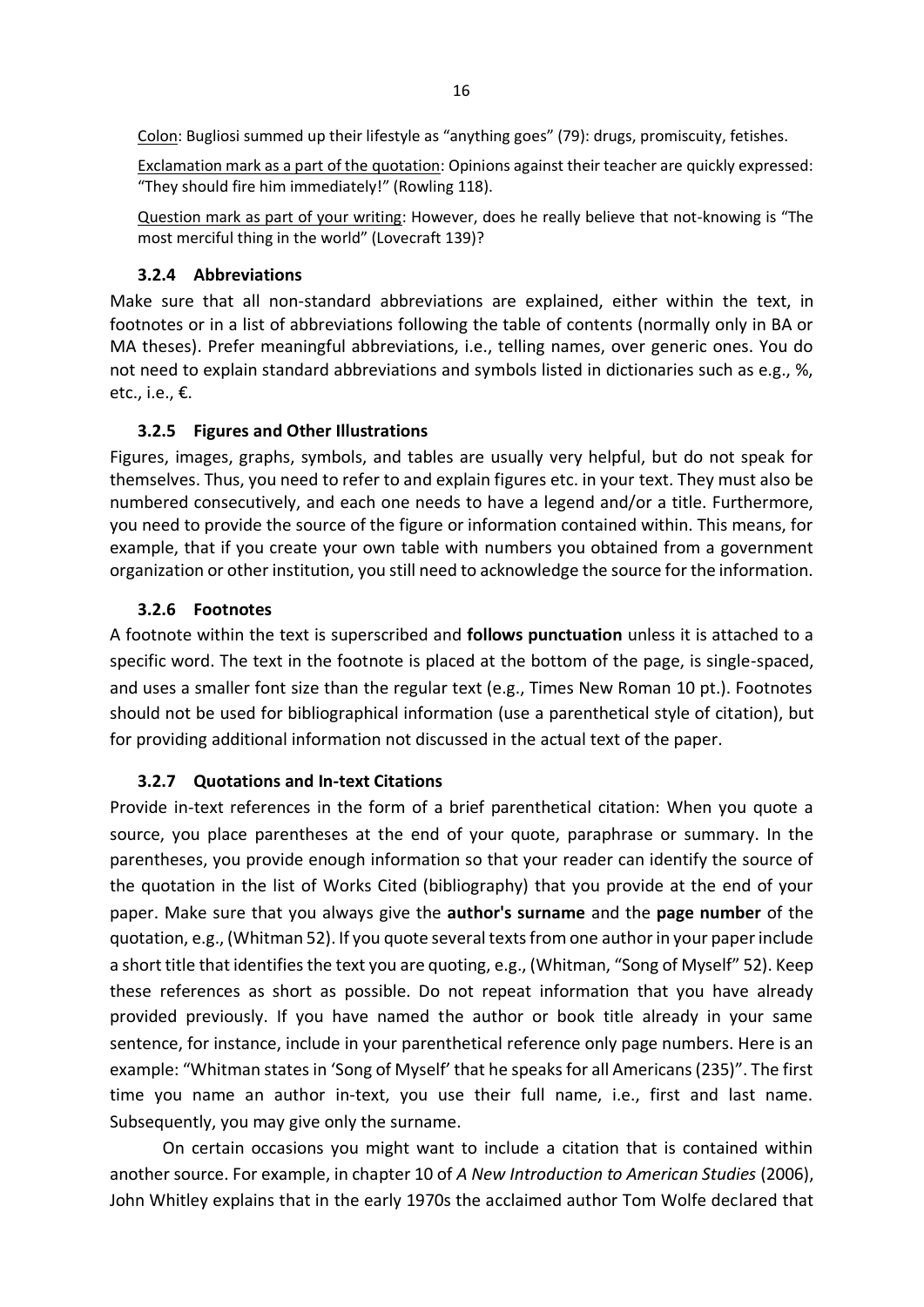the novel was no longer a viable tool for chronicling society and needed to be superseded by a new type of journalism (233). Whitley then gives the following direct quotation from Wolfe: "The crucial part that reporting plays in all storytelling, whether in novel, film, or non-fiction, is something that is not so much ignored as simply not comprehended" (Wolfe in Whitley 234). By including "Wolfe in Whitley" in the parenthetical citation, you signal to your reader that this quotation is by Wolfe, not Whitley. If you include Wolfe's name in-text, e.g., "According to Tom Wolfe "the crucial part of [. . .]," then "(in Whitley 234)" will suffice.

**Please note**: When a quote catches your eye, you should find the original text, read the relevant section, and then cite the quotation using its original publication information. It is your responsibility to ensure that a quote is not taken out of context, which will be difficult if you have not consulted the original text.

Short quotations are introduced and closed by double quotation marks (". . ."). Put quotations within quotations in single quotation marks (". . . ' . . .' . . ."). If you **insert additional text** into a quotation, place it within square brackets. You might want to add something for syntactic or grammatical reasons (e.g., changing the tense or aspect of a verb) or clarify a quote by giving extra information.

The *MLA Handbook 9th Edition* provides the following example from an analysis of *Hamlet*: "In the first act he soliloquizes, 'Why she would hang on him [Hamlet's father]/ As if increased appetite had grown/ By what it had fed on.'" (101). Note how "Hamlet's father" is added to explain whom "him" refers to. If you **omit text** from the original, use three spaced ellipsis points in square brackets [. . .] within a sentence or four at the end of a sentence. Ellipses are *not* necessary at the beginning or end of a quote since you decide where your quotes begin/ends.

All lines of long quotations (i.e., three or more lines) are indented by ca. 1.3 cm and put in a single-spaced, freestanding text block. They are **not** introduced by quotation marks or highlighted by any special attribute (e.g., *italics*), and they need a clear indication of the reference used. Usually this is either given before the quote, in-text with an introductory phrase such as "Taylor and Sparrow explain that: . . .", or by giving a full parenthetical citation after the quote, e.g., (Taylor and Sparrow 76).

#### **Examples**:

Author's name in the text: Dover has expressed his concern (118-21).

Author's name not in the text: This concern has been expressed (Dover 118-21).

Material located in two locations: (Williams 38, 119).

Two works are cited: (Burns 54; Thomas 89).

Two or three authors: (Dawson, Thomas, and Bell 66).

More than three authors: (Butcher et al. 13).

More than one volume: (Wilson 2: 1-18).

Two books by the same author: (Rowling, *Chamber* 17), (Rowling, *Stone* 25).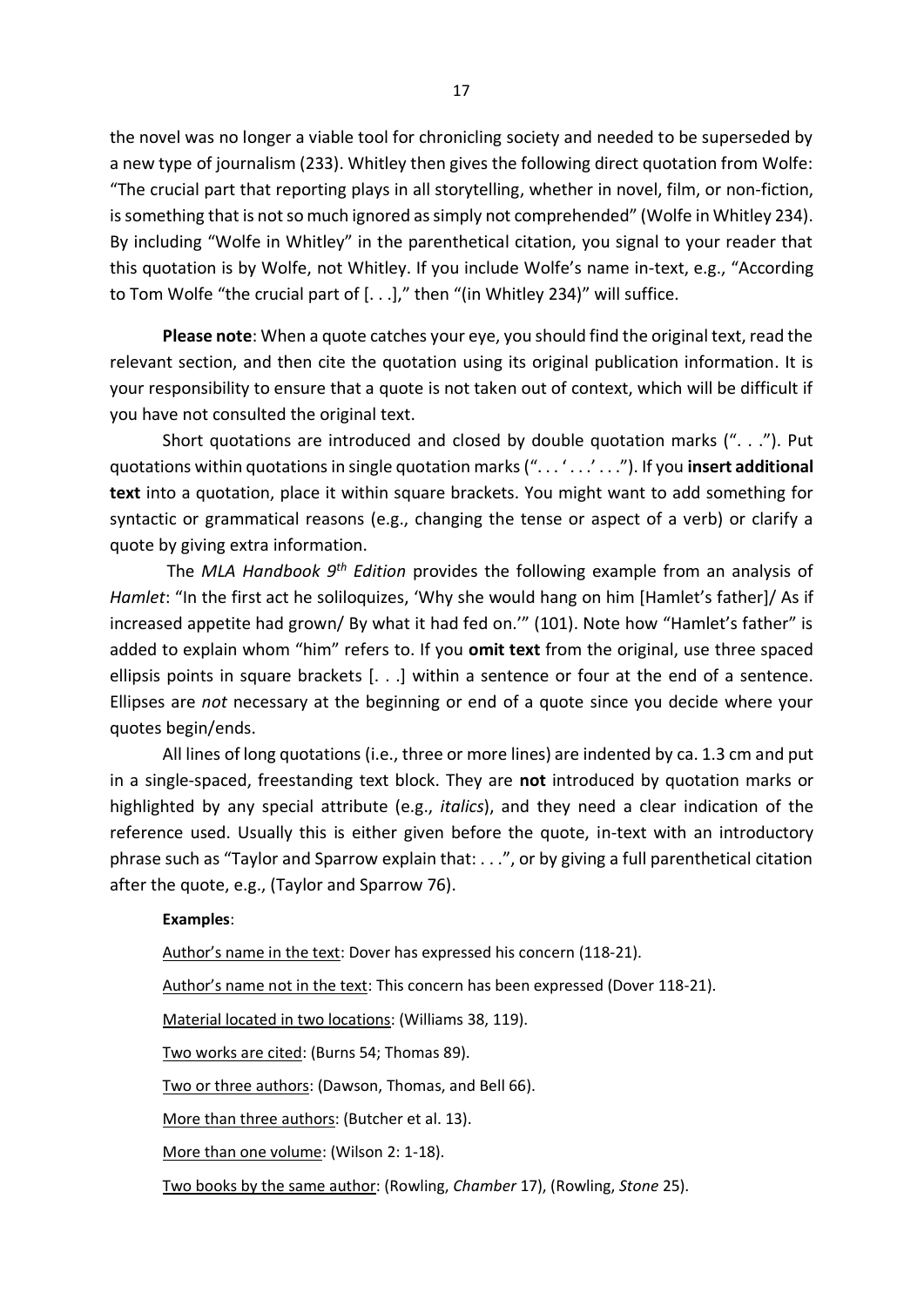**Poems/dramas** should be quoted by giving the number of lines (poems) / the Act, Scene, and number of lines (plays), *if* the publication provides these. Indicate a new verse/line break by forward slashes.

#### **Example**:

"it cannot come to good / But break my heart, — for I must hold my tongue" (Shakespeare I.ii 156-58)

**Films/TV shows** should be quoted by giving hours and minutes. Provide the same information for screenshots (and follow the guidelines given in section 3.2.5). Note that screenshots, like all quotes, do not serve the purpose of illustration, but should be analyzed thoroughly.

**Example**: Henry Hill begins his narration with the words, "As far back as I can remember, I always wanted to be a gangster" (*GoodFellas* 00:02).

#### <span id="page-18-0"></span>**3.3 The List of Works Cited**

At the end of your paper a list of Works Cited should appear. In literature papers, differentiate between primary and secondary literature. This list should include all materials and sources that you cite in your paper, including web publications, films, and other non-print sources. Entries on this list are alphabetized by the author's last name and single-spaced. For entries longer than one line, a hanging indentation should be used.

**Please note**: You **should not use** these headings in your Works Cited. They are for classification purposes only. Your Works Cited should be **one continuous** list; the only visual and structural demarcation should be that of primary and secondary literature.

#### <span id="page-18-1"></span>**3.3.1 Articles in Journals (Periodical Publications)**

The *MLA Handbook* provides a generic list to aid you in compiling the works cited. Here are the elements for an article in a periodical (136):

- 1. Author's surname, first name
- 2. Title of the article (in quotation marks)
- 3. Name of the periodical (italicized)
- 4. Series number or name (if relevant)
- 5. Volume number (for a scholarly journal)
- 6. Issue number (if available, for a scholarly journal)
- 7. Date of publication (for a scholarly journal, the year; for other periodicals, the day, month, and year, as available)
- 8. Inclusive page numbers
- 9. Supplementary information (including links or DOI if applicable)

Here is an example of how this would look as an entry:

# Author's surname, first name. "Title of Article." *Name of Journal*, vol. (volume), no. (issue), year, pp. (page numbers), DOI/Link.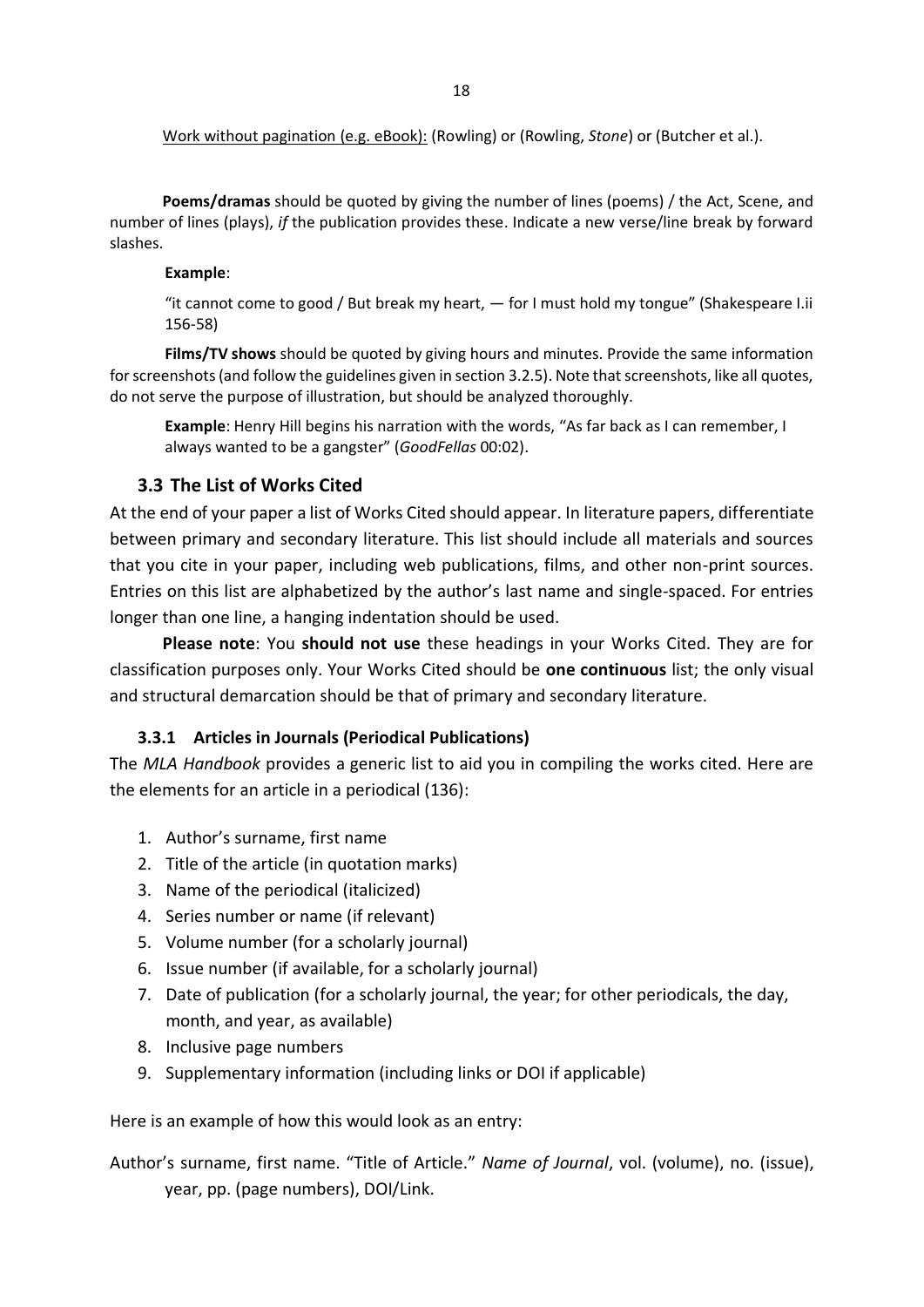Welter, Barbara. "The Cult of True Womanhood: 1820-1860." *American Quarterly*, vol. 18, no. 2, 1966, pp. 151-74, https://doi:10.1017/S00000305442300089.

## <span id="page-19-0"></span>**3.3.2 Books (Non-Periodical Publications)**

- 1. Surname, first name of the author, editor, compiler, or translator
- 2. Title of the work (italicized)
- 3. Edition used
- 4. Number(s) of the volume(s) used
- 5. Name of the publisher, and year of publication
- 6. Supplementary bibliographic information and annotation

To cite a work by two or more authors, give their names in the same order as on the title page. Reverse only the name of the first author, add a comma, and give the other name or names in normal form. If there are more than three authors, you may name only the first and add et al. If the persons listed on the title page are editors, translators, or compilers, place a comma after the final name and add the appropriate abbreviation (*eds*., *trans*., or *comps*.)

**One author:** Author's surname, first name. *Title*. Publisher, Year of Publication.

Goldberg, Natalie. *Writing Down the Bones: Freeing the Writer Within.* Shambala, 1986.

#### **Two or three authors:**

Hutcheon, Linda, and Michael Hutcheon. *Bodily Charm: Living Opera*. U of Nebraska P, 2000.

#### **More than three authors:**

Gilman, Sander, et al. *Hysteria Beyond Freud*. U of California P, 1993.

## **Translations:**

Mankell, Henning. *Firewall*. Translated by Ebba Segerberg, Vintage-Random, 2003.

#### **eBooks:**

Goldberg, Natalie. *Writing Down the Bones: Freeing the Writer Within.* E-book ed., Shambala, 1986.

When citing an e-book in your text that does not include the page numbers of a print edition, avoid using device-specific numbering systems. In this case, use the chapter number instead: (Goldberg ch. 4)

## <span id="page-19-1"></span>**3.3.3 Book Sections (e.g., anthologies, reference books)**

Author's surname, first name. "Title of Article." *Book Title*, edited by (editor's first name and surname), Publisher, year, pp. (page numbers).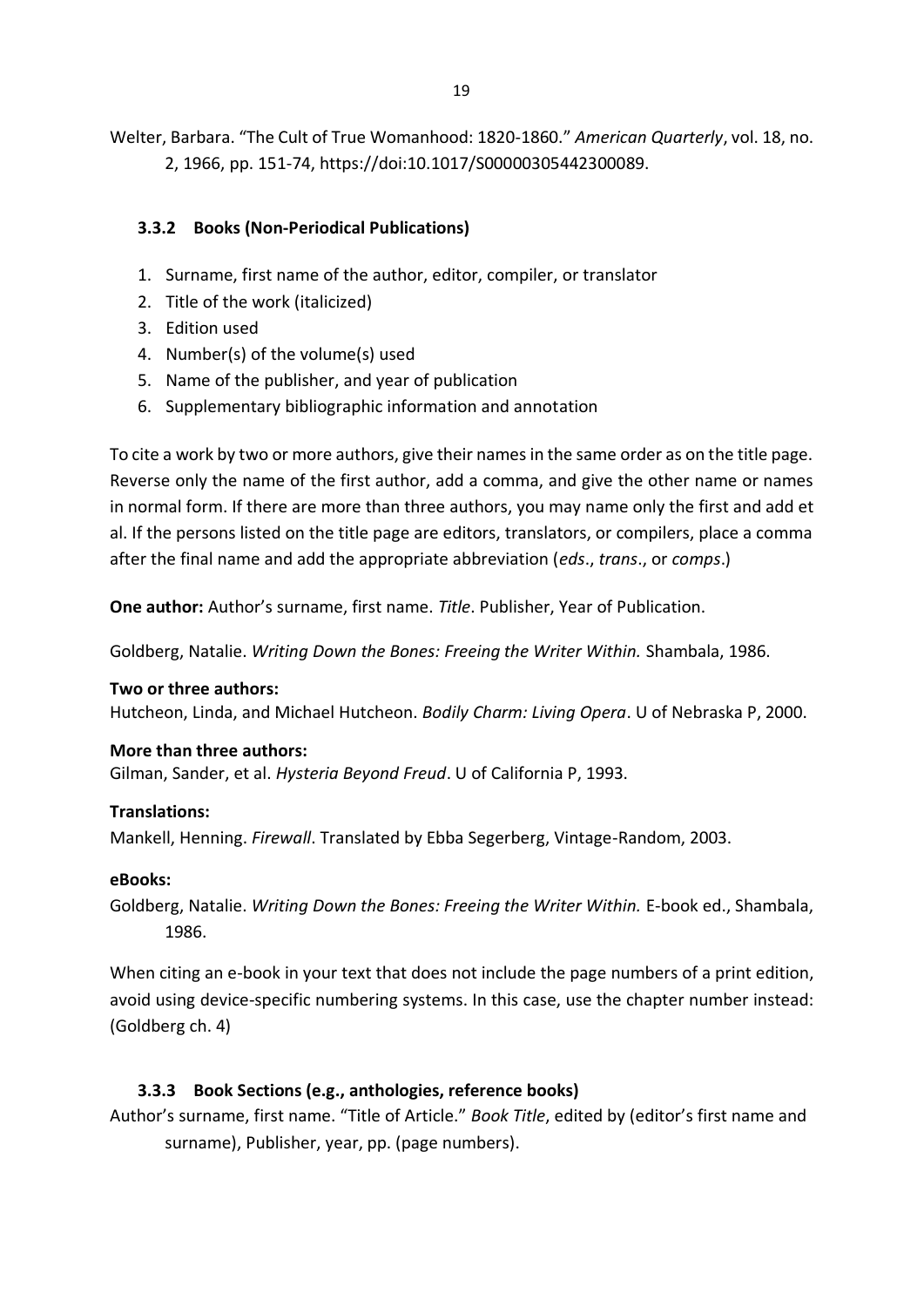- Emerson, Ralph Waldo. "The Poet." *The Norton Anthology of American Literature*, edited by Nina Baym et al., vol. 1, Norton, 1989, pp. 984-99.
- Hinds, Elizabeth Jane Wall. "American Frontier Gothic." *The Cambridge Companion to American Gothic*, edited by Jeffrey Andrew Weinstock, Cambridge UP, 2017, pp. 128- 140.

## <span id="page-20-0"></span>**3.3.4 Web Publications**

Web publications encompass online sources such as archives, websites, magazines or audiovisual media that are not categorized as scholarly articles (cf. 3.3.1) or eBooks. In general, you should include the following information in your citation.

- 1. Name of the author, compiler, director, editor, narrator, performer, or translator of the work
- 2. Title of the work (italicized if the work is independent; in roman type and quotation marks if the work is part of a larger work)
- 3. Title of the overall website (italicized), if distinct from item 2
- 4. Version or edition used
- 5. Publisher or sponsor of the site
- 6. Date of publication (day, month, and year, as available)
- 7. URL
- 8. Date of access (day, month, and year)

## <span id="page-20-1"></span>**3.3.4.1 Archive**

Eaves, Morris, Robert Esick, and Joseph Viscomi, eds. *The William Blake Archive.* Lib. Of Congress, 14 Jun. 2012, http://www.blakearchive.org/blake/public /about/glance/index.html. Accessed 18 Jun. 2012.

## <span id="page-20-2"></span>**3.3.4.2 Magazine article**

Harvey, Miles. "Welcome to Armageddon: The White House Hasn't Found Any Weapons of Mass Destruction Because It's Looking in the Wrong Place." *Rolling Stone*, http://www.rollingstone.com/features/nationalaffairs/featuregen.asp?pid=2834. Accessed 23 Mar. 2004.

## **3.3.4.3 YouTube and Other Video Sharing Platforms**

"Title." YouTube, uploaded by, date of publication, URL. Date of access.

"*Buffy the Vampire Slayer*: Unaired Pilot 1996." *YouTube*, uploaded by Brian Stowe, 28 Jan. 2012, www.youtube.com/watch?v=WR3J-v7QXXw. Accessed 4 Nov. 2021.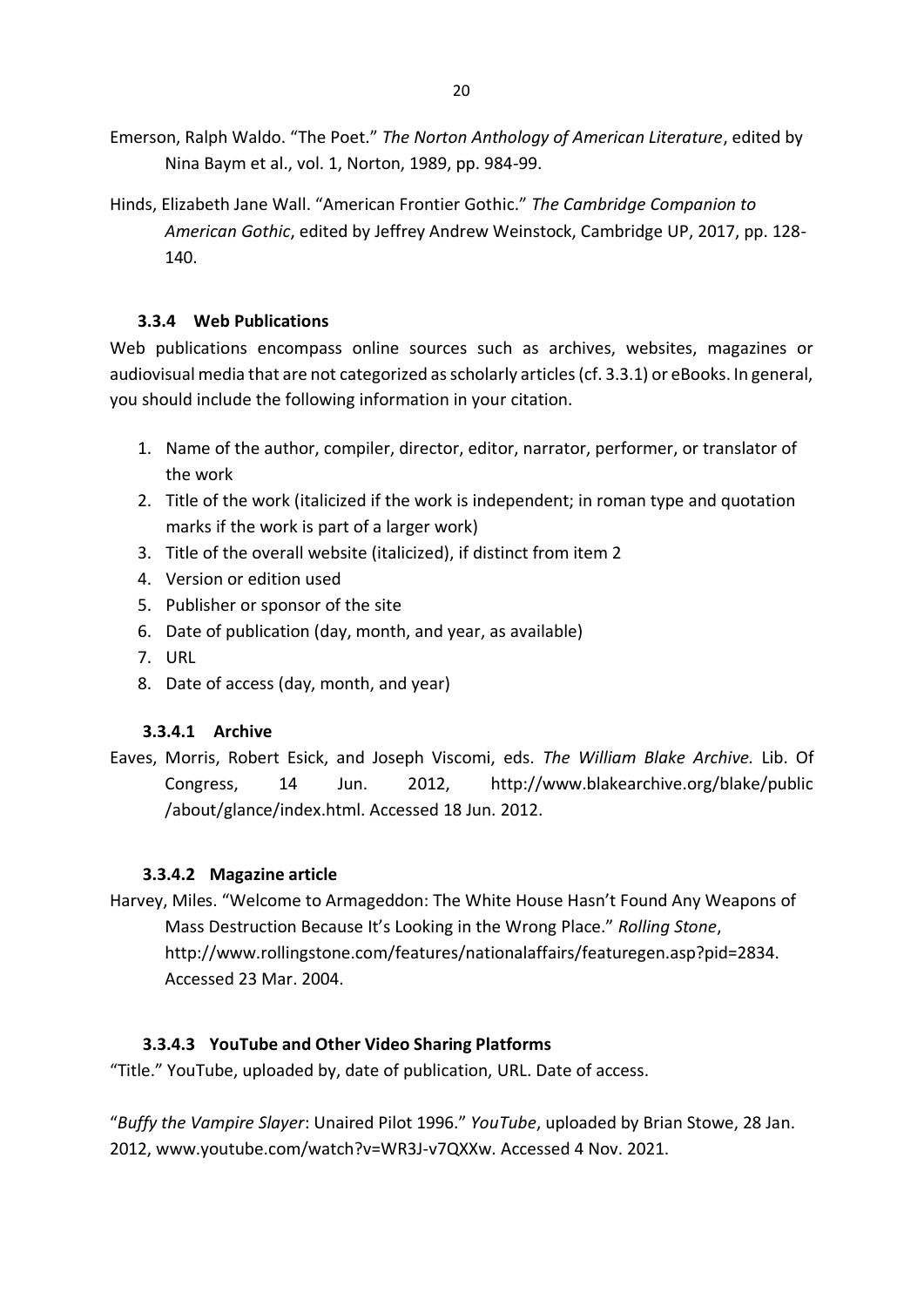#### <span id="page-21-0"></span>**3.3.5 Other Common Non-scholarly Sources**

The *MLA Handbook* provides in-depth guidance for the citation of other common sources. These include (but are not limited to): television or radio broadcasts; sound, film or video recordings; a performance (e.g., musical or theatrical); works of visual art; interviews; maps or charts; a cartoon or comic strip; an advertisement; lectures, speeches, addresses, or readings; manuscripts or typescripts; letters, memos, or E-Mail messages; microform or microfilm; collection of articles on CD-ROM or DVD-ROM; digital files. Below are examples for the most frequently cited sources.

#### <span id="page-21-1"></span>**3.3.5.1 Television/ Radio Broadcast**

"Title." *Title of Program or Series*, season, episode, name of network, date of broadcast. Additional information if the performances or the script etc. are the focus of discussion.

"I Don't Want to be Free." *Killing Eve*, season 1, episode 7, BBC America, 20 May 2018.

#### <span id="page-21-2"></span>**3.3.5.2 Film**

*Title***.** Director (add additional information if relevant), Distributor, Year of release.

*Psycho.* Directed by Alfred Hitchcock, Paramount, 1960.

*Dead Man*. Directed by Jim Jarmusch, script by Jim Jarmusch, performances by Jonny Depp and Gary Farmer, Miramax, 1995.

#### <span id="page-21-3"></span>**3.3.5.3 Visual Art or Songs**

Artist's name. *Title.* Date(s) of composition, Institution that houses the work, and the city/ place it is located in.

Millais, John Everett. *Ophelia.* 1851-1852, Tate Britain, London.

Artist's name. "Title." *Album Title*, Record label, year of release.

Odetta. "Sail Away, Ladies." *One Grain of Sand*, Vanguard Records, 2006. *Spotify* app.

Artist's name. *Album Title*. Record label, year of release.

<span id="page-21-4"></span>PJ Harvey. *Let England Shake*. Island Records, 2011.